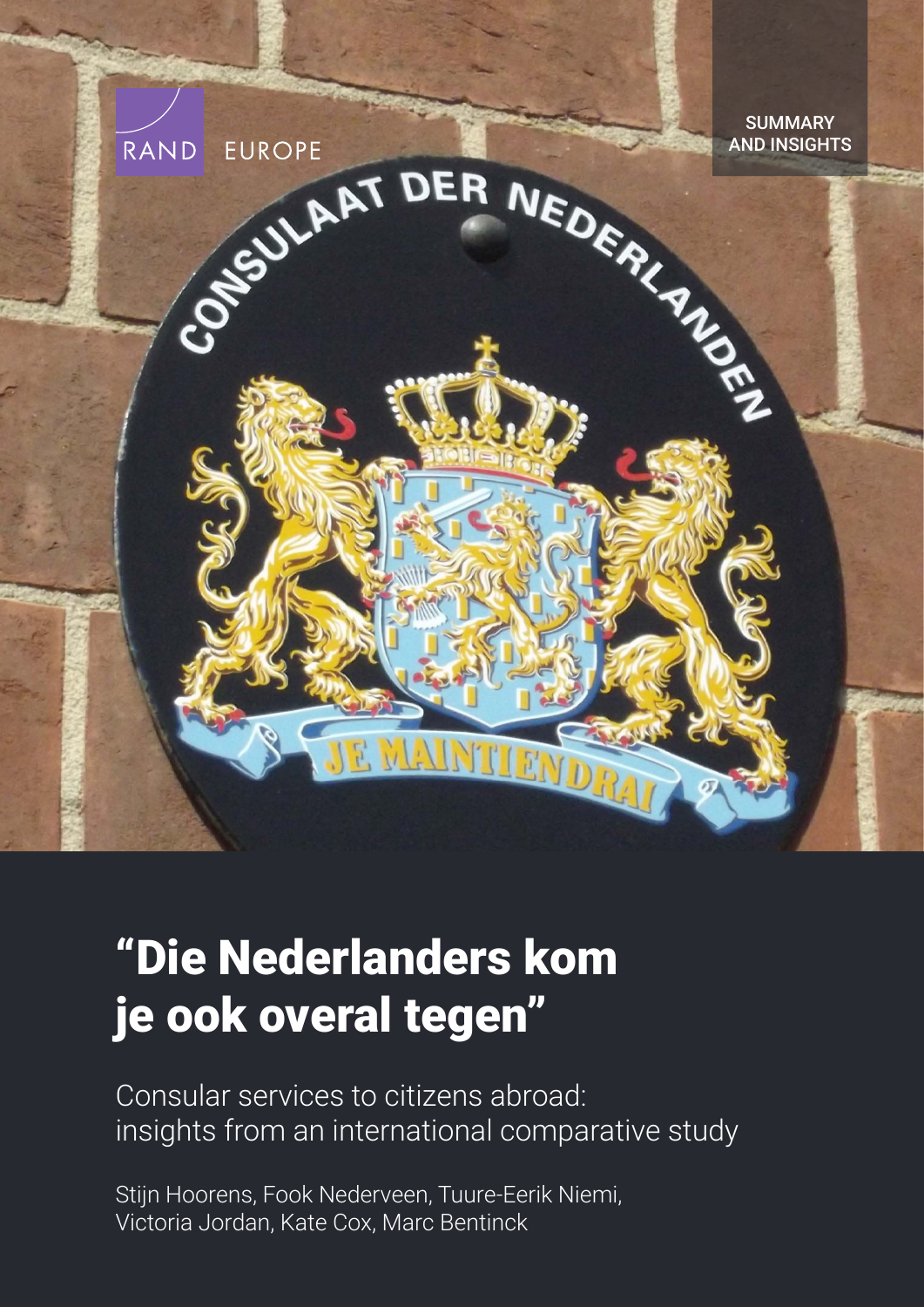For more information on this publication, visit [www.rand.org/t/RR4288](http://www.rand.org/t/RR4288)

Published by the RAND Corporation, Santa Monica, Calif., and Cambridge, UK RAND® is a registered trademark.

© 2019; Tweede Kamer der Staten-Generaal

Cover image shared by Elliott Brown via Flickr Creative Commons; no known copyright restrictions.

RAND Europe is a not-for-profit research organisation that helps to improve policy and decision making through research and analysis. RAND's publications do not necessarily reflect the opinions of its research clients and sponsors.

All rights reserved. No part of this book may be reproduced in any form by any electronic or mechanical means (including photocopying, recording, or information storage and retrieval) without permission in writing from the sponsor.

#### Support RAND

Make a tax-deductible charitable contribution at [www.rand.org/giving/contribute](http://www.rand.org/giving/contribute)

[www.rand.org](http://www.rand.org)

[www.randeurope.org](http://www.randeurope.org)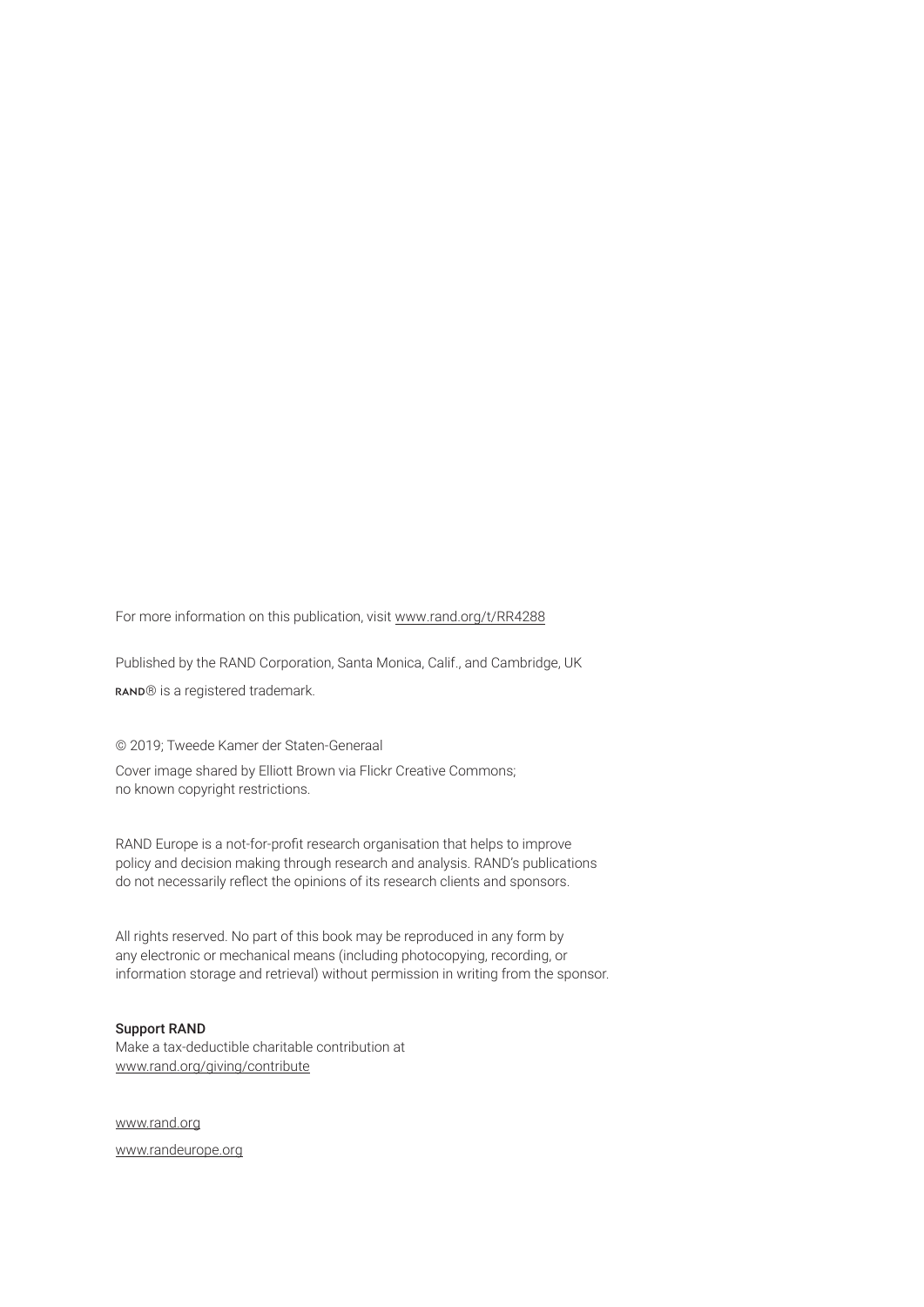## Table of contents

| 1.1. |  |  |
|------|--|--|
| 1.2. |  |  |
| 1.3. |  |  |
| 1.4. |  |  |
| 1.5. |  |  |
| 1.6. |  |  |
|      |  |  |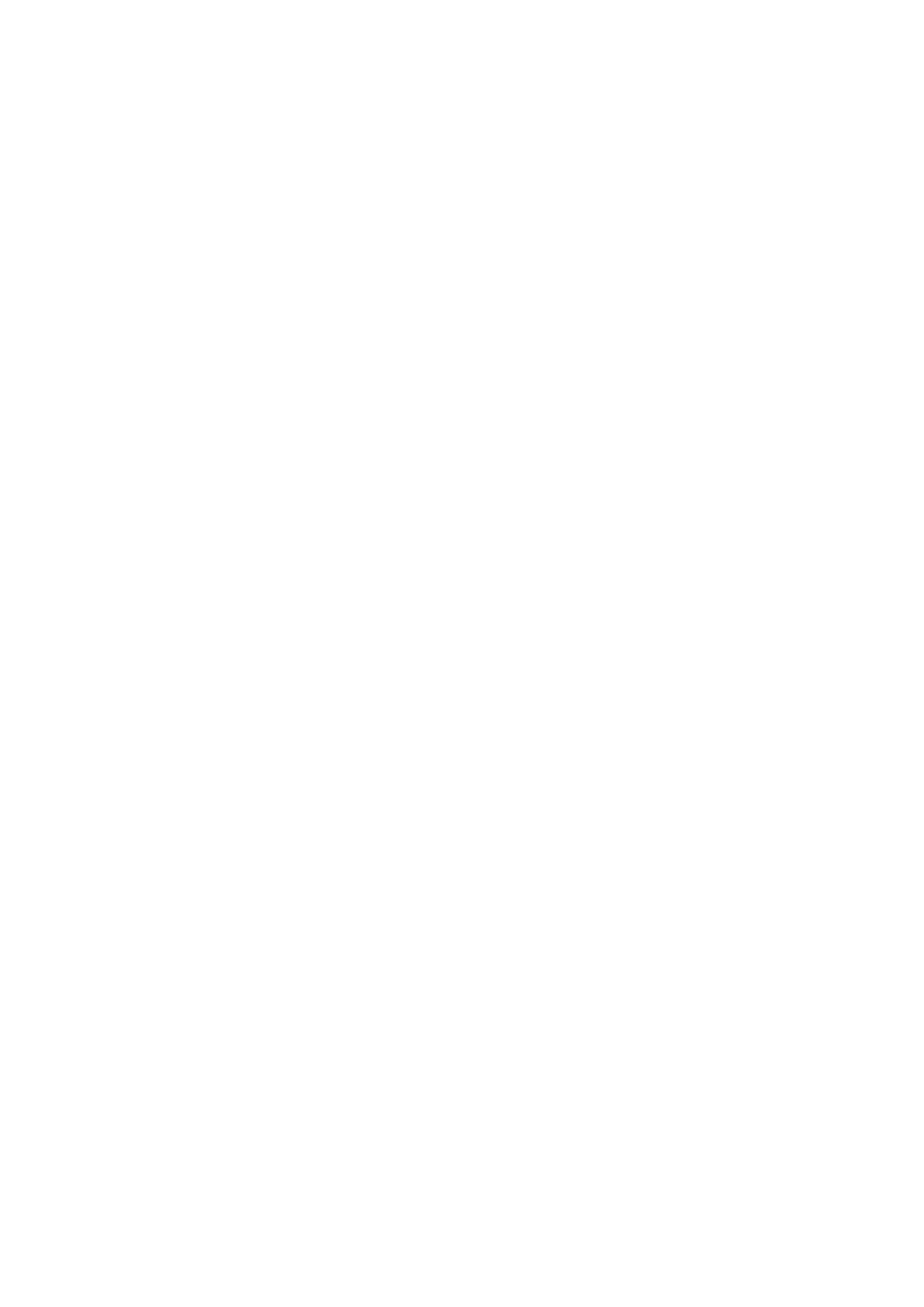This document includes the summary and a chapter containing relevant insights of an international comparative study on consular services to citizens abroad. The original report "*Die Nederlanders kom je ook overal tegen*" ("Dutch people, you'll find them anywhere") is written in Dutch.

This study has been commissioned by the Standing Committee on Foreign Affairs of the Dutch House of Representatives (*Tweede Kamer der Staten-Generaal*). It involves an international comparison of consular services with a view to identifying opportunities to improve consular services for Dutch citizens abroad. Characteristics of consular services are explored in eight countries: The Netherlands, Australia, Estonia, France, Germany, Ireland, United Kingdom and the United States. The summary provides a brief overview of the approach, the context in the eight countries and the insights in five thematic areas. The insights chapter presents these findings in more detail. A number of references to the other chapters are made in the text, yet these are only available in the main report in Dutch. The detailed country profiles are available in English in a separate annex.

RAND Europe is an independent, not-for-profit policy research organisation that helps to improve policy and decision making through research and analysis. The content of this report is the responsibility of the authors and does not necessarily reflect the position of the House of Representatives or its members. For more information about RAND Europe or this document, please contact Stijn Hoorens ([hoorens@rand.org\)](mailto:hoorens@rand.org).

RAND Europe RAND Europe België United Kingdom Tel. +32 2669 2400 Tel. +44 1223 353329

Rue de la Loi 82, bus 3 Westbrook Centre, Milton Road 1040 Brussel Cambridge CB4 1YG Cambridge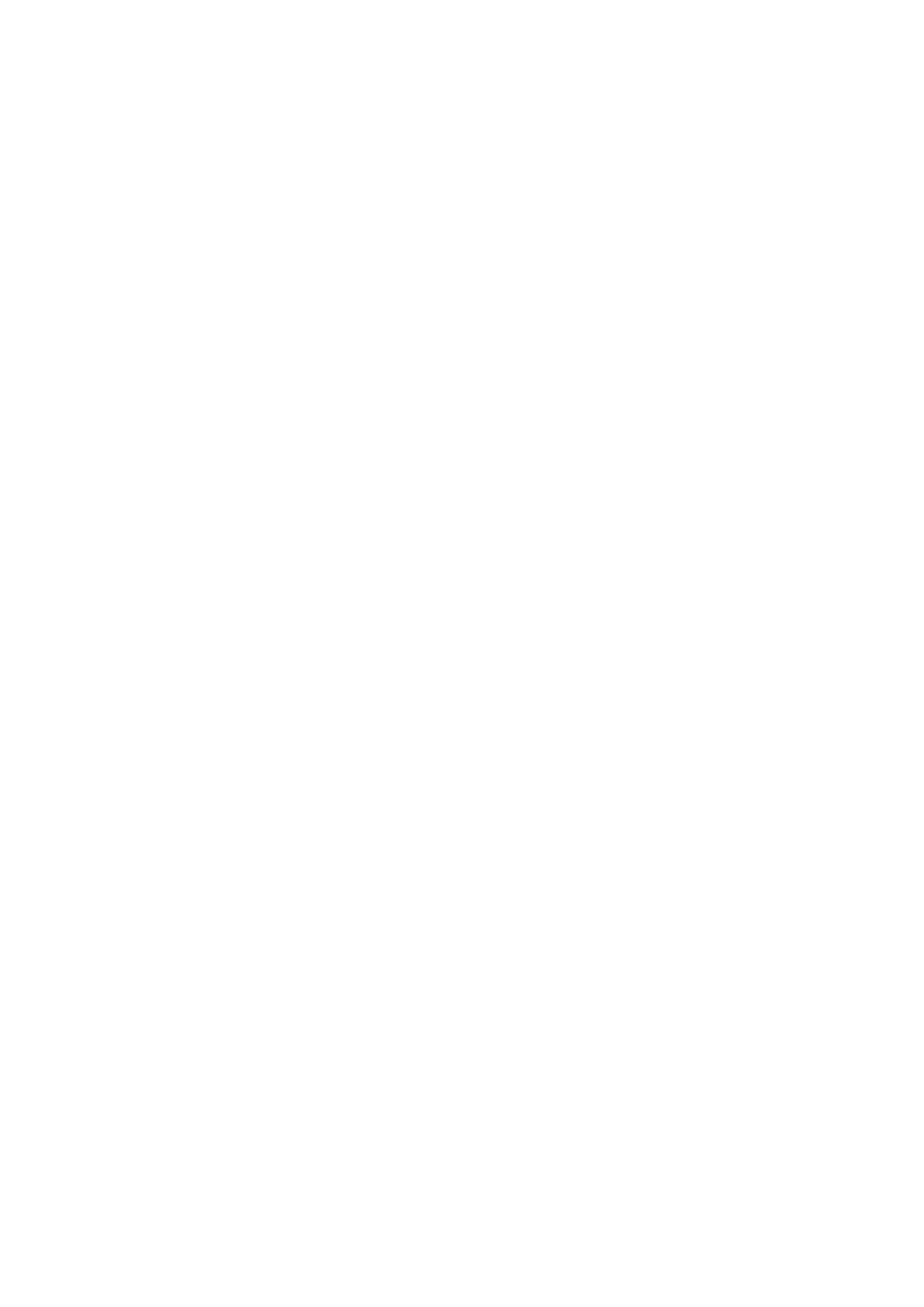Consular services include a wide range of services that countries provide for their citizens residing or traveling abroad. Usually, these services are provided by diplomatic and consular officers working at representations abroad – under the direction of their respective ministries of foreign affairs. Consular services often include the issuance of travel documents, provision of travel advice and assistance in emergency situations abroad (for example in case of hospitalisation, death, child abduction and incarceration) to citizens abroad and issuing entry visas to foreign tourists, businessmen and students.

In an era of increased mobility, internationalisation and a multipolar geopolitical climate, the demand for consular services has grown and consular affairs have become more complex. Moreover, ministries of foreign affairs are confronted with increasing expectations from travellers and expatriates whose access to information has grown dramatically. As a result, the provision of timely and appropriate consular services has become increasingly important to ministries of foreign affairs. This certainly applies to the Dutch consular service and the Ministry of Foreign Affairs (BZ).

The coalition agreement of Mark Rutte's third government (Rutte III) states that the Dutch government aims to make the internationally oriented country a "world leader" in consular services. Some of the budget cuts made in the years following the financial crisis of 2007-2008 have now become reversed, and government investment in expanding and strengthening the Dutch consular networks has increased.

## Objective and scope

Against this background, the Standing Committee for Foreign Affairs of the Lower House of Parliament (*Tweede Kamer*) agreed that issues relating to "Dutch citizens abroad and consular services" deserved special attention. As the provision of consular services inherently takes place in the international arena, it can be expected that other countries face challenges and opportunities that are similar to consular trends observed in the Netherlands. For this reason, the Committee commissioned an international comparative study exploring the ways in which other countries have organised their consular services.

This study aims to identify insights regarding practices that other countries have adopted in organising and implementing their consular services, and outlines ways in which the Dutch can consider in improving the provision of these services to their citizens abroad. Taking into account the national contexts and policy frameworks of different countries that shape their engagement with citizens abroad, insights and possibilities in this context are understood as practices, experiences and ideas from other countries. These could potentially be used in a meaningful exchange of views between the House of Representatives and the Minister of Foreign Affairs. Even though the study does not seek to draw specific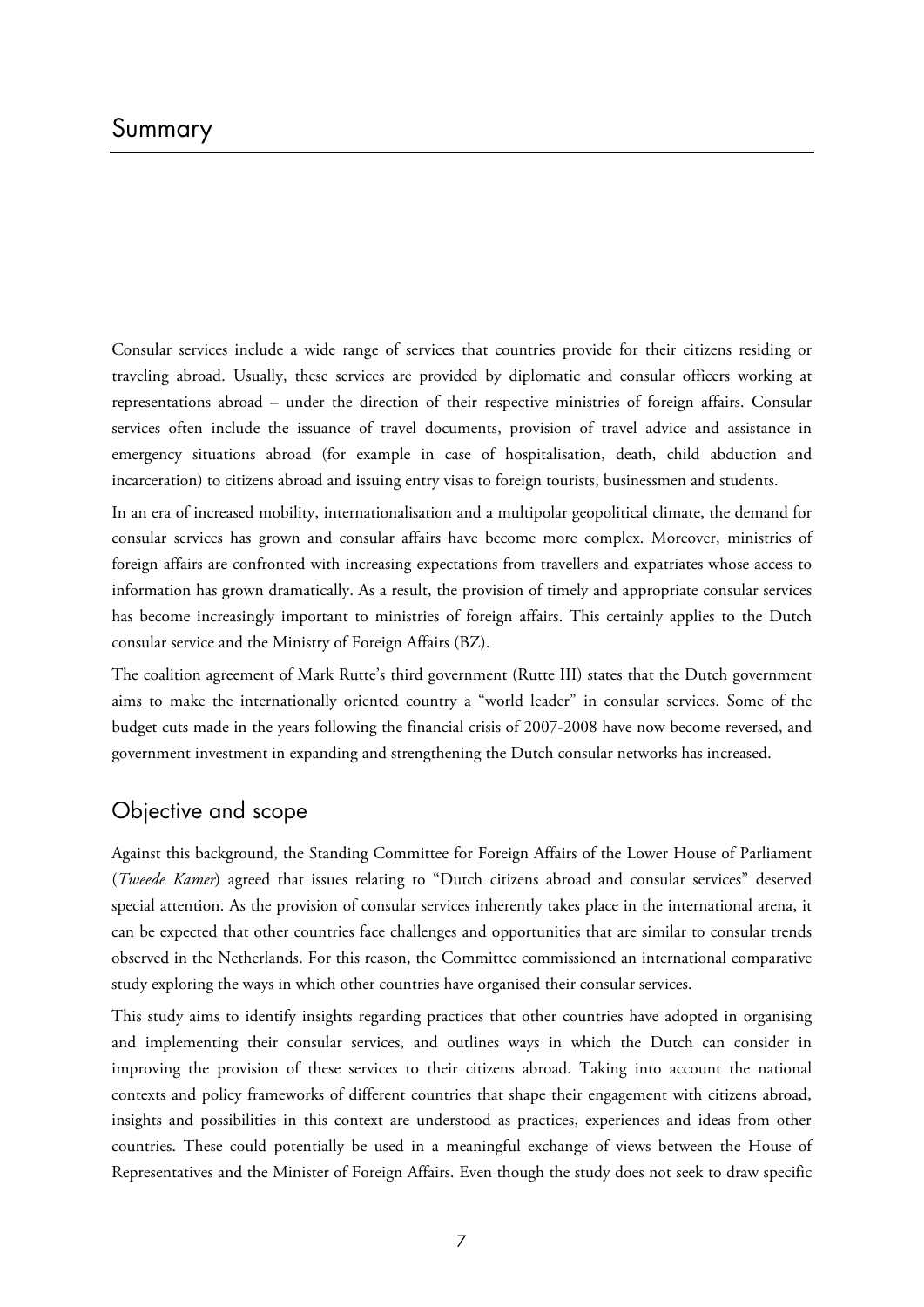conclusions or make policy recommendations, its findings can contribute to a (further) improvement of Dutch consular services. As this study focuses on consular services to citizens abroad, services to foreign citizens associated with consular affairs, such as processing visa applications, are not included in the scope of this study.

## Methodology

The steering committee of this study determined which countries were to be included in the international comparison. These are Australia, Germany, Estonia, France, Ireland, the United Kingdom and the United States. In consultation with the steering committee, the research team identified a number of topics relating to the provision of consular services, which guided data collection in the Netherlands and the seven comparison countries. Relevant information was obtained from sources in the public domain and through interviews with experts and representatives of the consular services in the countries concerned. Completed "country profiles" were then validated by representatives of the relevant consular services. This analysis provided the basis for the identification of insights for the Netherlands per topic.

## **Insights**

Our comparative analysis provided insights with regard to various aspects of consular services to citizens abroad.

#### Policy and legal frameworks

The international legal basis for consular services is afforded by the 1963 Vienna Convention on Consular Relations. In terms of domestic legislation, we identified different ways in which countries engage with their citizens abroad, for example through a legal framework or a policy framework. Estonia and Germany have adopted acts that relate to consular services, consolidating regulation on services that will be provided to citizens abroad. These acts normally define eligibility to support and clearly set out the duties and responsibilities of consular officers. In some other countries, such as the United States, consular responsibilities arise from a number of laws. In order to ensure that consular services are provided consistently and coherently, the country has developed policy documents that lay out the agreed procedures relating to consular cases. There are also a number of countries, including the Netherlands, in which the ministry of foreign affairs determines whether consular services should be provided. These countries also use policy frameworks to guide the provision of consular services. This allows the authorities to act more flexibly when they determine what assistance is provided, and to whom. In order to shape their citizens' expectations on the services that are offered abroad, some of these countries, such as the United Kingdom, Ireland and Australia, have developed Consular Charters documents.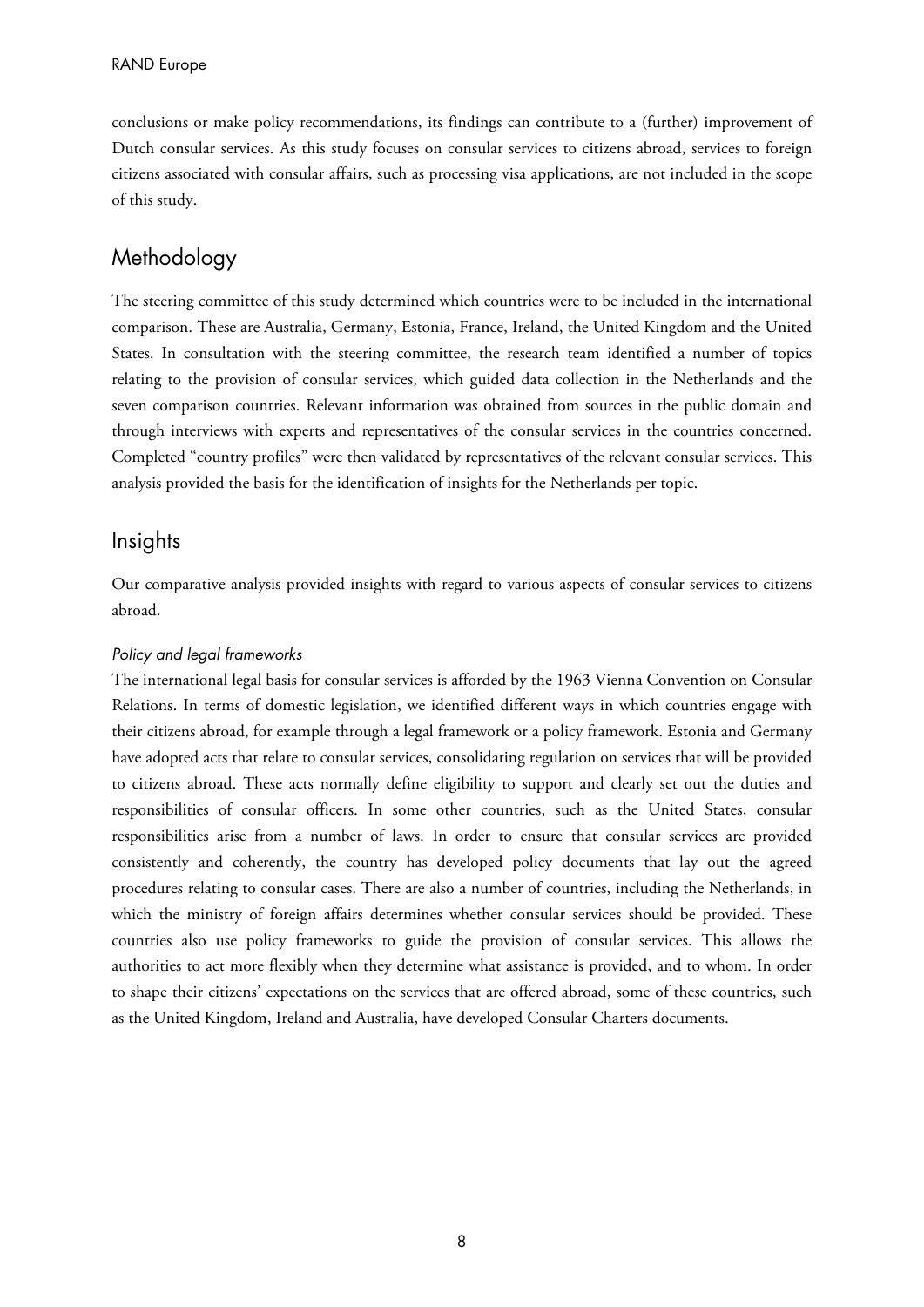#### Policy and legal frameworks

- Consular responsibilities can be codified and consolidated in legislation, clarifying the conditions under which citizens are entitled to assistance.
- In some countries, consular responsibilities arise from multiple laws.
- Where consular services are not determined by law, consular services are provided upon discretion. Instead, policy frameworks are used to define the country's consular services, providing the countries with more flexibility to respond to the needs of their citizens.
- Some countries have introduced Consular Charters to communicate and clarify to their citizens which consular services they may expect to receive.

#### Organisation of the consular network

We also discerned practices that relate to the organisation of consular networks. For example, the United States uses a variety of flexible staffing arrangements to facilitate its global presence, including maintaining a number of consular agencies and volunteer networks. Similarly, France uses flexible structures in its consular network, allowing the country to install and terminate temporary representations in accordance with the consular needs of citizens abroad. Others, such as the United Kingdom, have moved to centralise the provision of customer services to call centres, which can resolve standard problems and escalate more complex cases to the attention of specialist consular officers. Countries that have limited networks of representations abroad, such as Estonia, rely on their honorary consulates in providing a basic level of services to their citizens abroad. Ireland and Australia have increased their consular capabilities by opening new representations, typically driven by commercial motivations.

#### Functioning and use of consular staff

- Some countries offer standardised "core" training to all consular staff in order to achieve consistent service, as well as tailor-made training, depending on the specific needs of consular staff.
- Assigning multiple tasks to diplomatic staff, including the provision of consular assistance, can improve efficiency and resilience.
- Employing multidisciplinary employees at the headquarters facilitates a more comprehensive approach to consular cases.
- Flexible staffing arrangements can heighten a country's global presence.

#### Organisation of the diplomatic network

- Some countries use their headquarters as a hub for information-sharing and the flexible allocation of resources.
- The centralisation of customer service in call centres can contribute to improved availability.
- An expansion of the diplomatic network with a view to boosting trade relations can offer opportunities for intensifying consular services.
- Flexible or temporary missions help to close gaps in diplomatic networks.

#### Financial aspects

- Several countries request a financial contribution for notarial services.
- Some countries maintain a specific emergency fund to finance crisis operations in emergency situations.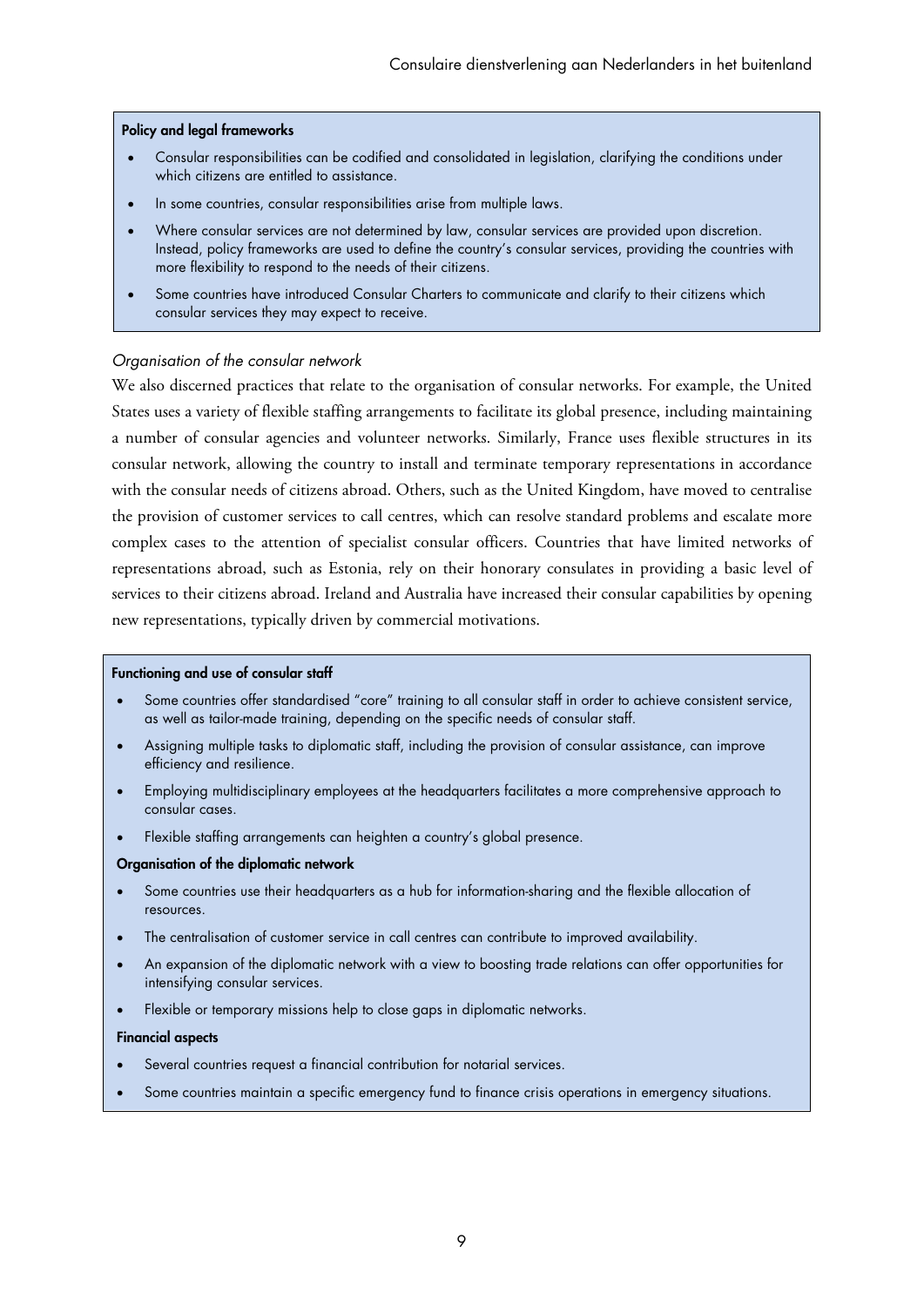#### Travel advice and travel documents

Looking at practices related to travel advice, we identified a number of ways that countries use to communicate with nationals abroad, particularly those who are considered most at risk. A number of countries under consideration such as the United States, Australia and the United Kingdom disseminate travel advice tailored to specific target groups such as the LGBTQ community, women or student travellers. Countries such as Estonia and Ireland also conduct branded campaigns, employ mobile applications and undertake other communications activities to reach different target groups.

Some countries have also attempted to make procedures related to the issuance of travel documents easier. For example, online passport applications are becoming increasingly common. This makes it easier for citizens to file applications, particularly where the reach of the consular network is limited (e.g. in the case of Estonia). It can also shorten application processing times (e.g. in Ireland) or make them cheaper for citizens residing overseas (e.g. in the United Kingdom). In these countries, physical presence is generally no longer required to renew a passport.

#### Travel advice

- Some countries use targeted communication tools and activities to reach different target groups and communities that they believe are more at risk when traveling abroad or settling there.
- Several countries have also started to use digital means of communication in new ways.

#### Travel documents

- Offering citizens abroad the possibility to apply for a new passport online decreases the number of inperson visits to a mission.
- Organisational reforms with regard to the issuance of travel documents abroad can lead to longer processing times or higher prices.
- Some countries ensure the safe delivery of travel documents by sending them using electronic tracking to follow postal processes.
- Special emphasis may be placed on practices that combat passport fraud.

#### Support to distressed citizens

Although support to distressed citizens is a core consular function, we found that the Netherlands and the comparator countries often defined this in different ways. In some countries such as the United Kingdom and Australia, the consular officers expressly prioritise cases that are considered most vulnerable. Such cases may relate to bereavement, crime, serious illness or a crisis situation. In order to ensure that vulnerability is assessed according to the same criteria at all consular posts, Australia has developed a dedicated vulnerability matrix.

Several countries such as the United States, France and Estonia, also provide financial assistance for repatriation in the form of loans. Support is normally available on a case-by-case basis and only to the nationals that have become vulnerable due to a severe emergency.

Assistance towards dual citizens varies greatly. The French authorities guarantee the same consular assistance to dual citizens like all other French citizens abroad, including detainees who are nationals of the country in which they are detained, provided the host country allows it. This is a contrast to other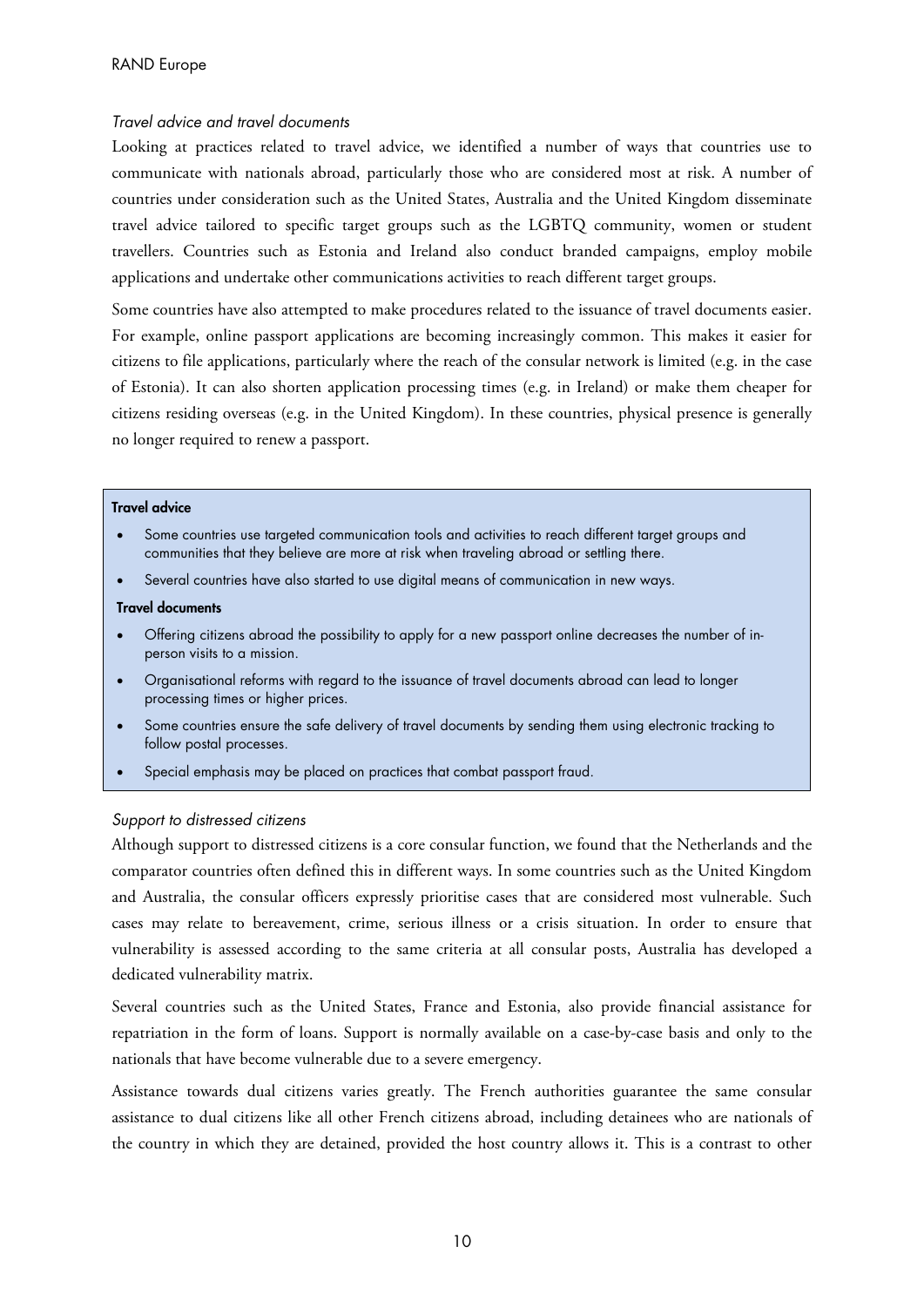countries such as Australia and Germany, where citizens with dual nationality are not guaranteed consular assistance.

Some countries maintain dedicated units that tackle specific and often complex consular cases. For example, the United Kingdom has a dedicated Forced Marriage Unit, which is jointly operated by the Foreign and Commonwealth Office and the Home Office. Additionally, the United Kingdom's consular response team at the headquarters has in-house multidisciplinary expertise, including a social worker, an international human rights lawyer and a police officer.

Our study also looked at consular services to citizens in detention abroad. Some countries have made agreements with others that allow them to protect their nationals' rights more extensively than what is afforded by established international practice. For example, a treaty between China and Australia allows Chinese partners to visit Australian citizens detained in China.

#### **Partnerships**

- Some countries engage in bilateral and/or multilateral cooperation with neighbouring states.
- Extensive collaboration with NGOs during and after the repatriation of distressed citizens may facilitate assistance to the most vulnerable citizens.

#### Vulnerability assessments

Some countries systematically assess citizens' levels of vulnerability and support needs.

#### Crisis response

- Crisis preparedness of individual missions can be improved by developing crisis response plans.
- Some countries introduce dedicated units to tackle specific and often complex (consular) cases.

#### **Repatriation**

Several countries provide financial assistance for repatriation (in the form of loans).

#### Support to citizens in detention

- French citizens with dual citizenship are guaranteed consular assistance abroad.
- Some countries entered into bilateral agreements with other countries to improve the conditions of citizens in detention abroad.
- Countries have adopted different practices to ensure the welfare of their citizens who are detained abroad.

#### Other services

Finally, we identified a number of practices relating to voting in elections from abroad and cultural events organised by missions abroad. Consular officers often facilitate their nationals' voting in domestic elections. In France, citizens abroad can also vote for consular representatives who represent them in the Assembly for French citizens abroad. The French consular service also maintains grant programmes for associations that organise cultural events promoting France's presence abroad. It also manages a dedicated fund that finances educational, charity and cultural initiatives. Ireland, which is known for its engagement with its citizens and large diaspora abroad, considers organising cultural events a key strand of consular work and is used to promote the country overseas. In several other countries, cultural or public diplomacy activities are not carried out by the consular service but overseen by other parts of their ministries of foreign affairs.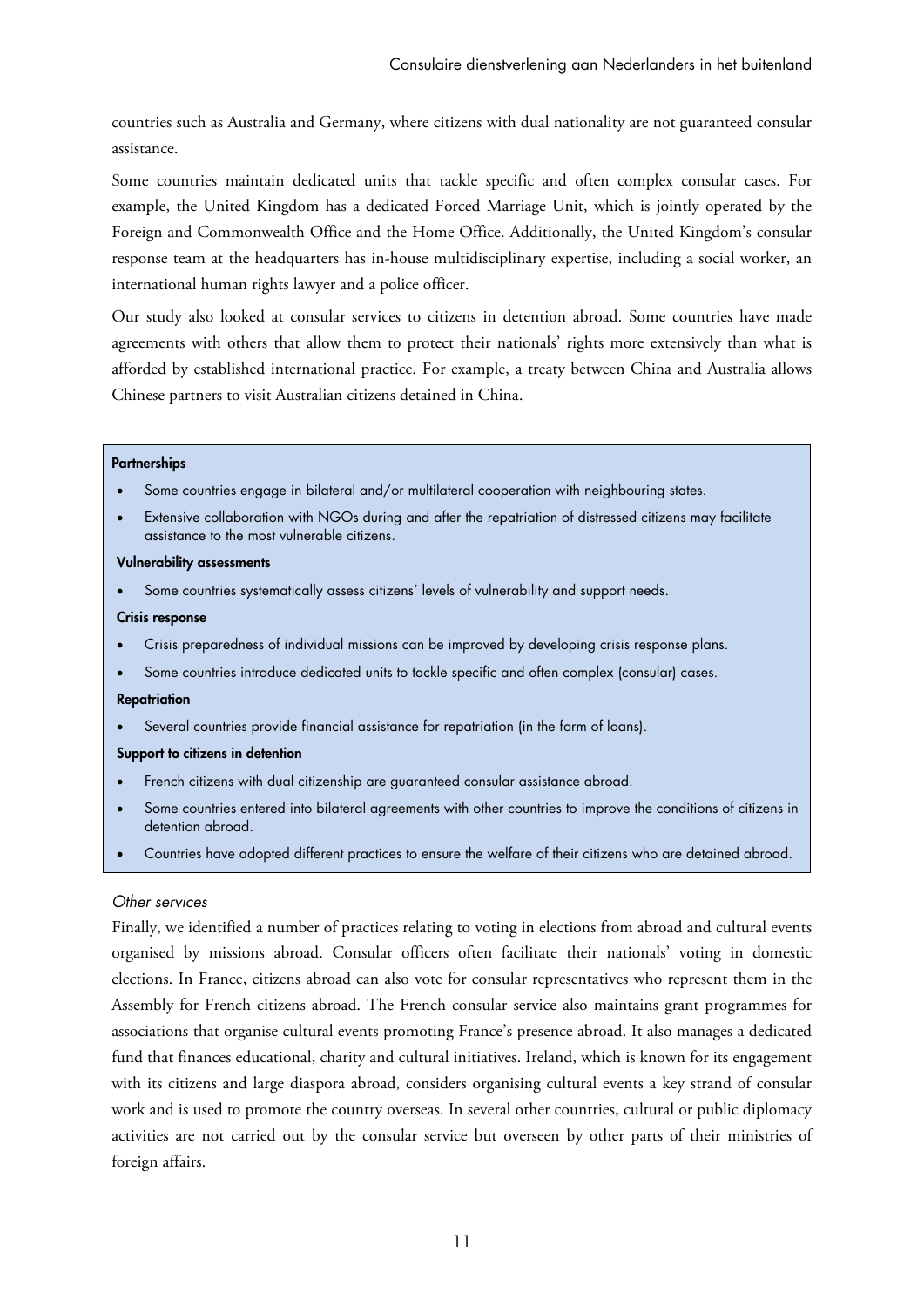#### Voting in elections from abroad

- Online voting allows citizens abroad to vote from a location and at a time that suits them.
- Citizens from countries where elections are constituency-based can sometimes elect representatives who represent the interests of citizens abroad.
- Once every six years, French citizens abroad can participate in elections for the "parliament" for French citizens abroad, which is a body that advises the French government on consular services.

#### Cultural events

In some countries, organising cultural events is an essential part of consular work.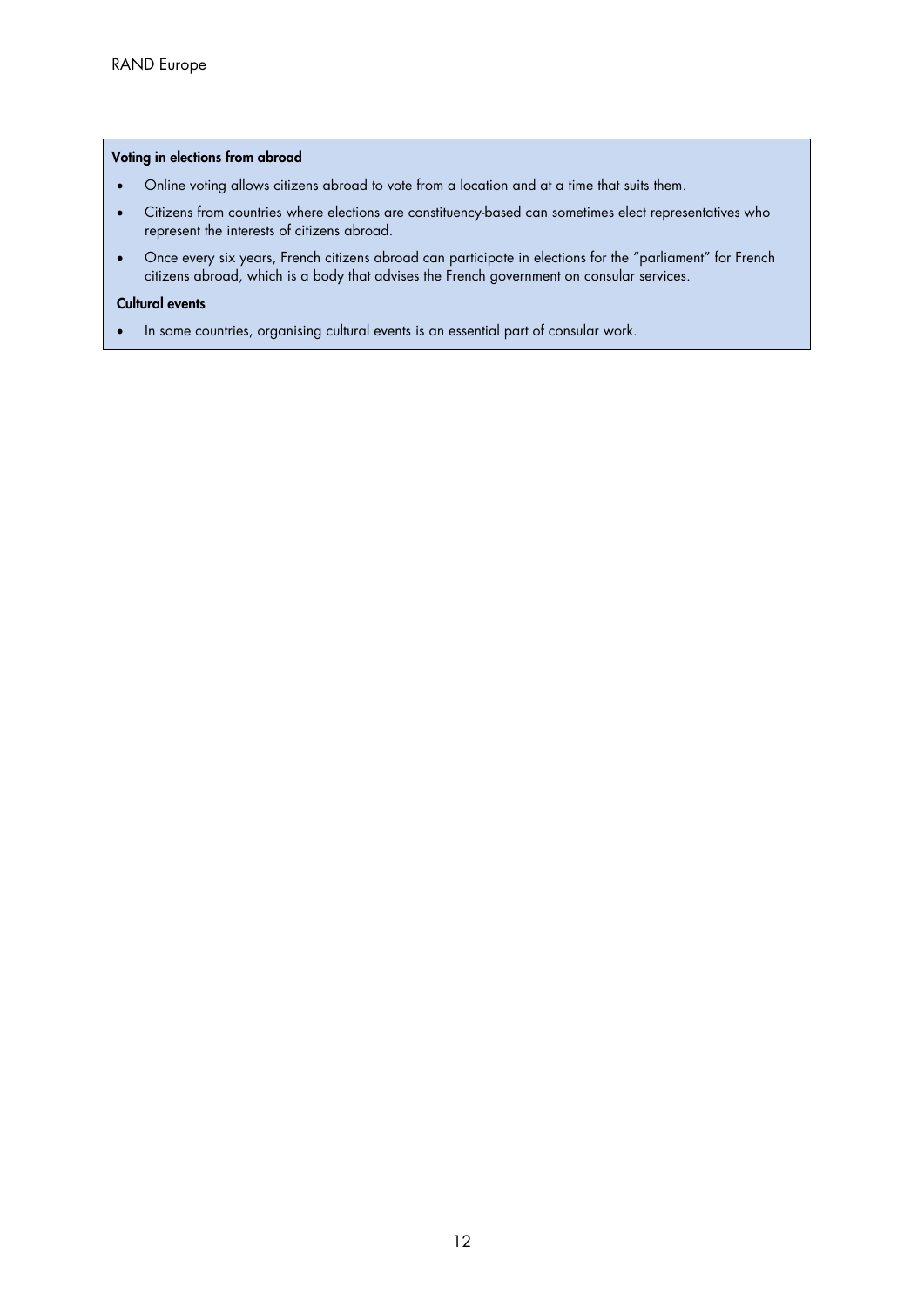This chapter presents a number of insights that have been identified on the basis of our comparison of consular services between different countries. The analysis conducted in the Netherlands and seven other countries reveals considerable differences. In many cases, these differences are due to the national context in which these consular services are being offered or different historical circumstances that have led to their diverse development. Chapter 3 of the main report showed, for instance, that the extent to which the Estonian consular services have been digitalised corresponds with the strong reputation of this Baltic state with regards to e-government.

When government services in other countries appear more extensive or ambitious than in the Netherlands, it does not necessarily mean that these practices can be transferred and implemented from abroad. Context is important. Moreover, there are considerable differences in the available resources between countries. The United States, for instance, has a budget for consular services of more than 2 billion U.S. dollars, whilst the total budget for the Estonian Ministry of Foreign Affairs is just over 70 million euros. Chapter 3, as well as the separate annex appended to this report, provides more detailed information about these differences.

Nonetheless, without attempting to make any recommendations or drawing conclusions about their acceptability or feasibility, the insights presented in this chapter may offer the building blocks for a conversation between parliament and the minister for foreign affairs. This meaningful exchange of ideas may contribute to a further improvement of consular services in the Netherlands.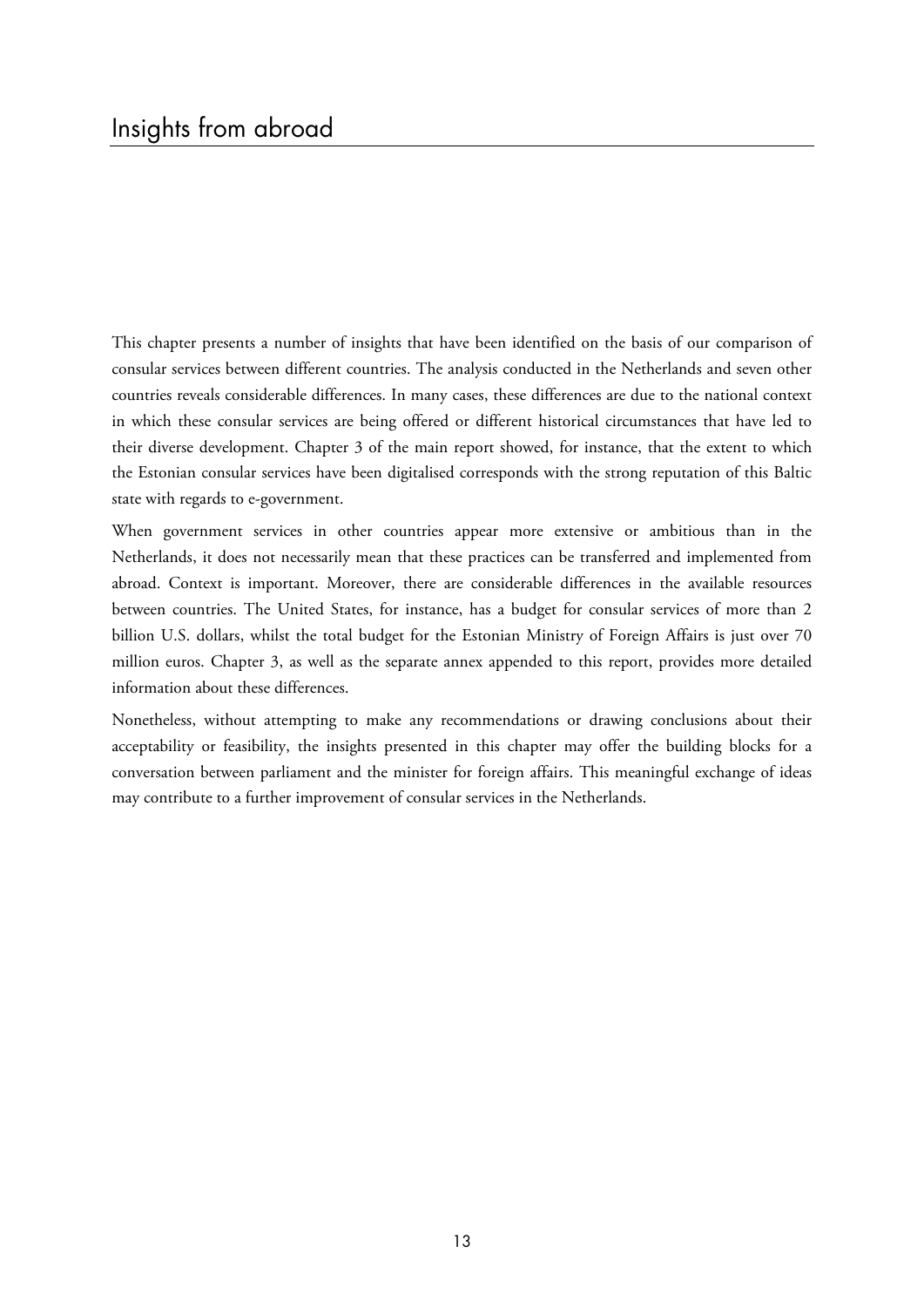#### Box 1. Structure of the chapter

The insights in this chapter are being discussed in a series of five thematic areas: policy and legal frameworks; organisational aspects; travel advice and travel documents; support to distressed citizens; and other services provided. For each insight, we include a reference (in parentheses) to the country profile in the appendix that offers further details. Appendices A to H of the main report contain the country profiles with detailed information. For example:

Allowing citizens living or traveling abroad to extend or apply for a new passport online reduces the need to show up in person

For Estonia, using online passport services makes it easier for citizens to file applications as its network of consular missions is particularly limited.  $(D14, 15)$ 

MORE INFORMATION IN ANNEX D, CEL 14 & 15

INSIGHT

## 1.1. Insights relating to policy and legal frameworks

Legal frameworks define consular duties and clarify citizens' eligibility for support. When consular services are codified in law, this can help countries clearly set out consular officers' duties and responsibilities, as well as clarifying eligibility criteria for consular assistance. Some countries have consolidated regulations relating to consular services in dedicated legislation.

In Estonia, the legal basis for the provision of consular services is found in the country's constitution. Article 13, under the Chapter on Fundamental Rights, guarantees the protection of Estonian citizens abroad. Further, the country has a consolidated regulation related to consular services in its Consular Services Act, last adopted in 2009. The Act regulates how Estonian authorities protect the interests and rights of the Estonian citizens, legal persons and the state abroad; the extent to which this assistance can be given to non-Estonians; how Estonian consular posts function; and the status of Estonian consular officers.<sup>1</sup> (D1a)

In Germany, the Consular Law states that consulate officers provide advice and assistance to German nationals and national bodies at their discretion. It does not define consular assistance as a citizen's right. The law delineates eligibility for consular assistance in a range of areas, such as citizens in detention, forced marriages, citizens in distress. Yet, it also allows for flexibility: the law states that the nature of consular assistance depends on prevailing conditions in the receiving state and the vital needs of the German citizens in the region.<sup>2</sup> (C1a)

In some other countries, consular responsibilities arise from a number of laws. In the United States, the legal obligations of the authorities relevant to the assistance of U.S. nationals abroad are governed by at least 50 different pieces of legislation. In response to this regulatory complexity, the Department of State has developed two detailed policy documents, the Foreign Affairs Manual and the Foreign Affairs Handbook, which include information on processes and procedures relating to different

<sup>&</sup>lt;sup>1</sup> Riigit Teataja (2019)

<sup>2</sup> Bundesministeriums der Justiz und fur Verbrauchershutz und fur Verbraucherschutz sowie des Bundesamts fur Justiz. 2019.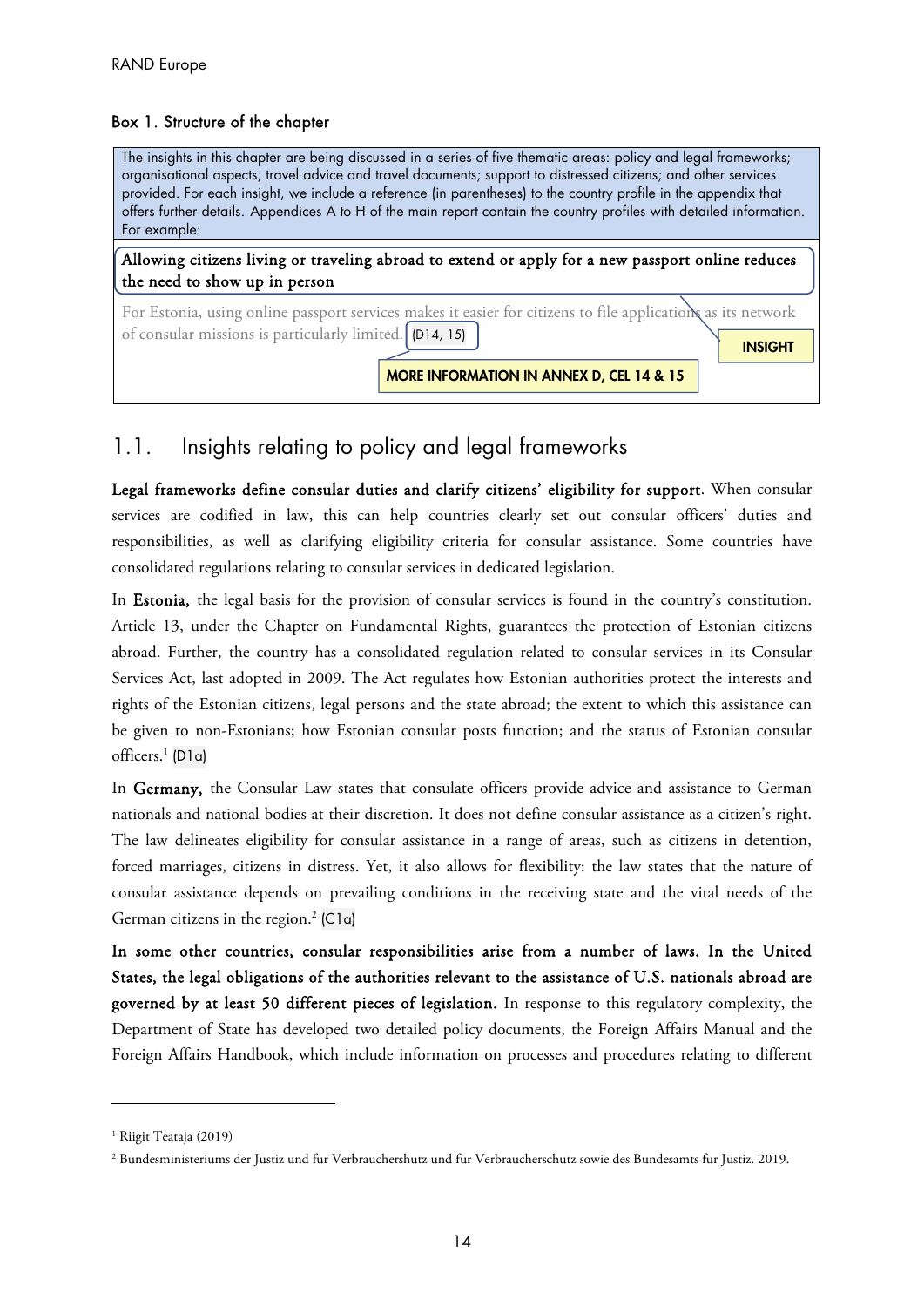consular cases. Following this guidance, U.S. officers, both at headquarters in Washington D.C. as well as in representations abroad, will be able to provide a uniform level of service. (H1a,b,c)

In countries *without* express legal codification, the provision of consular service is governed by a policy framework. This is the case in the Netherlands, the United Kingdom, Ireland, and Australia. It is argued that a policy-based framework allows countries more flexibility in responding to citizens' needs. In the absence of a legal framework, for instance, there are no legal barriers to helping non-citizens, which may be desirable in certain circumstances. In some cases, these countries offer alternative policy frameworks and instruments, such as a 'consular charter'. These frameworks are typically laid out in policy documents that delineate the services that may be offered to citizens abroad, how they will be offered and under which conditions.

Similarly, Ireland's consular assistance charter clarifies and communicates which services can and cannot be provided to Irish citizens in distress abroad, and which guiding principles underlie these commitments. In the absence of legal codification of consular services, the Irish authorities do not have a formal duty of care. However, the consular assistance charter provides a political guarantee to the Irish citizens that the authorities are taking their responsibility to help. Moreover, the Irish authorities believe that a legal base could impede possible help to persons on humanitarian grounds. They argue that they are able to respond to people's needs much more flexibly and appropriately without a legal framework. For example, it allows them to extend consular assistance to people who do not have Irish citizenship. Another reason for not wanting to enshrine conditions for consular assistance into law is the sensitive case of the Northern Irish identifying as Irish, whom Ireland may wish to support in certain cases. (F1e)

Australia's consular services charter includes lists of all the different consular services that may be provided, as well as a list of those issues that fall beyond the scope of Australia's consular services. The document has also been translated into Arabic, Simplified Chinese, Traditional Chinese, Indonesian, Thai and Vietnamese, thus making it broadly accessible.<sup>3</sup> (B1 $\alpha$ , B12)

In some other cases, a charter document is used to manage citizens' expectations relating to the level of customer service that they can expect from the consular officers. For example, while the United Kingdom pledges to ensure a professional and courteous approach to all cases, they also clarify which cases will be handled as a priority.<sup>4</sup> (G1b) Ireland also has a similar customer service charter, in addition to its consular assistance charter. France has adopted a specific framework, 'Marianne', to assure the quality of consular services. This framework is based on the principle that assistance should be prompt and provided in a courteous fashion. Customer satisfaction should also be routinely evaluated. (27E)

Although France does not have a legal framework for consular services, French citizens abroad have been represented as a constituency in the National Assembly since 2008, which was already the case in the Senate. Eleven parliamentarians represent an electoral district, consisting of a specific region abroad. In addition, French citizens abroad can participate once every six years in the elections for the

<sup>3</sup> DFAT (2019c)

<sup>4</sup> FCO (2014)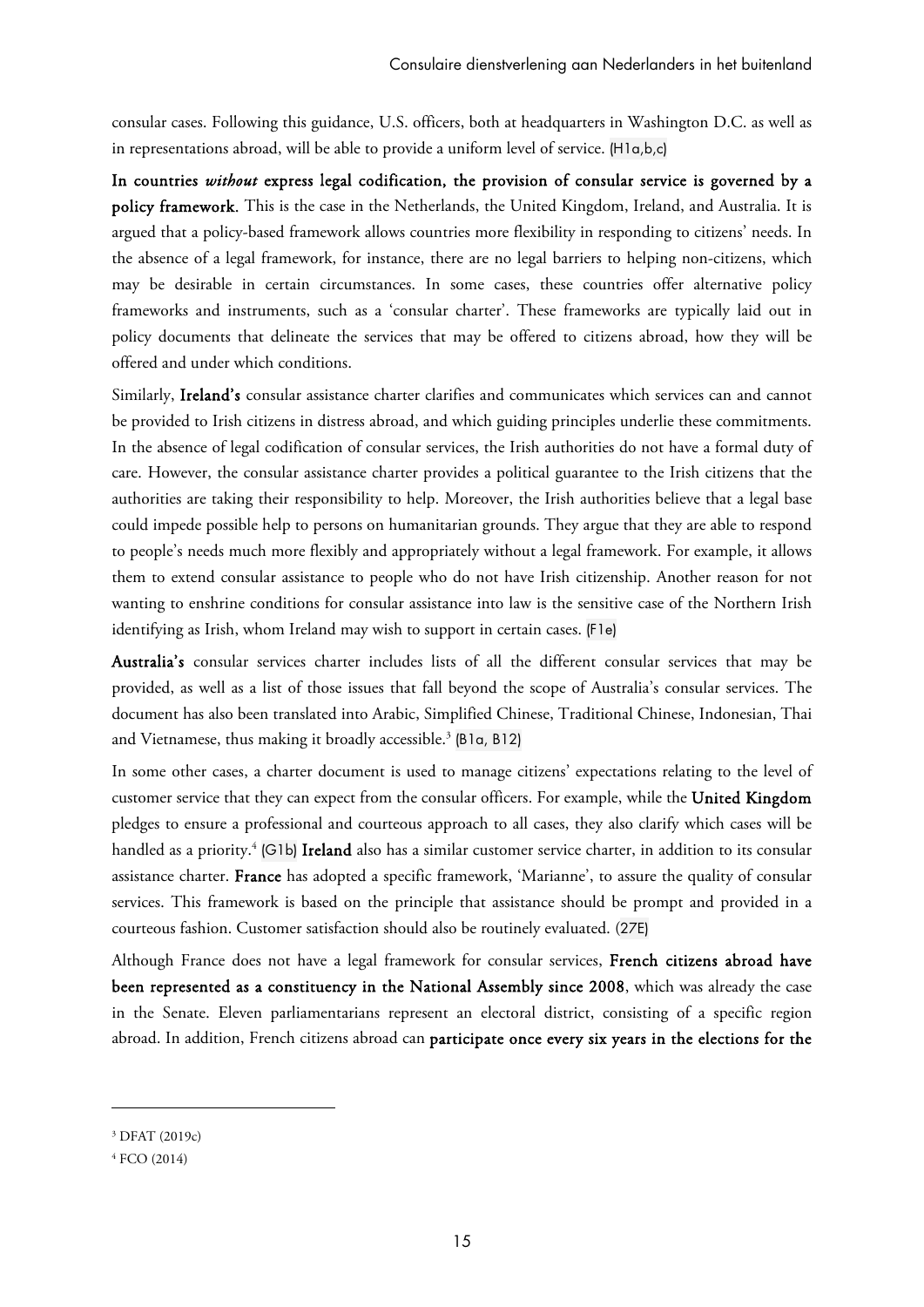'parliament for French citizens abroad' (*Assemblée des Français de l'étranger*). This body advises the French government on consular services. (E9)

## 1.2. Insights relating to organisational aspects

Whilst consular services typically fall within the remit of a country's ministry of foreign affairs, there are different approaches to governing, organising, and resourcing support to citizens abroad. This section distinguishes insights relating to the functioning and use of consular staff and insights relating to the organisation of the diplomatic network.

#### 1.2.1. Insights related to the functioning and use of consular staff

The analysis offers some insights regarding the training and career development of the staff responsible for consular support. Some countries offer standardised 'core' training for all consular staff in support of consistent service delivery with additional training tailored to address specific consular needs.

In the United States, almost all foreign officers with generalist profiles spend their first years of diplomatic service as consular officers. Consequently, the vast majority of U.S. diplomats have first-hand experience of consular services, while institutional knowledge of consular affairs is mainstreamed throughout the organisation. In addition, the Department of State has a specific career track for consular officers who specialise in developing and implementing consular services offered to U.S. nationals at representations abroad.<sup>5</sup> The Department also maintains a Consular Fellows Programme, which allows it to employ those proficient in foreign languages for fixed-duration contracts.<sup>6</sup>  $(n/a)$ 

In France, a similar thorough and tailored introductory training is given to all consular staff. The ministry operates an Administrative and Consular Affairs Training Institute (UFAAC), which serves as a centre of excellence providing training for all incoming generalist staff, as well as specialist training. All consular staff is required to complete a twelve-week course introducing them to the French policies and practices regarding consular affairs. In addition, continuous movement between under-departments ensures that the consular staff is trained in all matters pertaining to the needs of citizens abroad. (n/a)

The Australian Department of Foreign Affairs and Trade implements training programmes for staff serving overseas, during which training officers visit different representations. This ensures that the staff is well trained and prepared to deal with different cases.<sup>7</sup> In addition, all officers serving in a consular capacity and heads of missions are required to attend a course on consular services (scenarios), so that a "consistent message is given across the board."8 (n/a)

Giving diplomatic staff a role in consular support may offer efficiencies and resilience. In Ireland, all diplomatic staff (including the ambassador) operates as consular officers. Consular services are therefore

<sup>5</sup> U.S. Department of State (2019c)

<sup>6</sup> U.S. Department of State (2019d)

<sup>7</sup> RAND Europe interview with an Australian Department of Foreign Affairs and Trade official, 30 July 2019.

<sup>8</sup> RAND Europe interview with an Australian Department of Foreign Affairs and Trade official, 30 July 2019.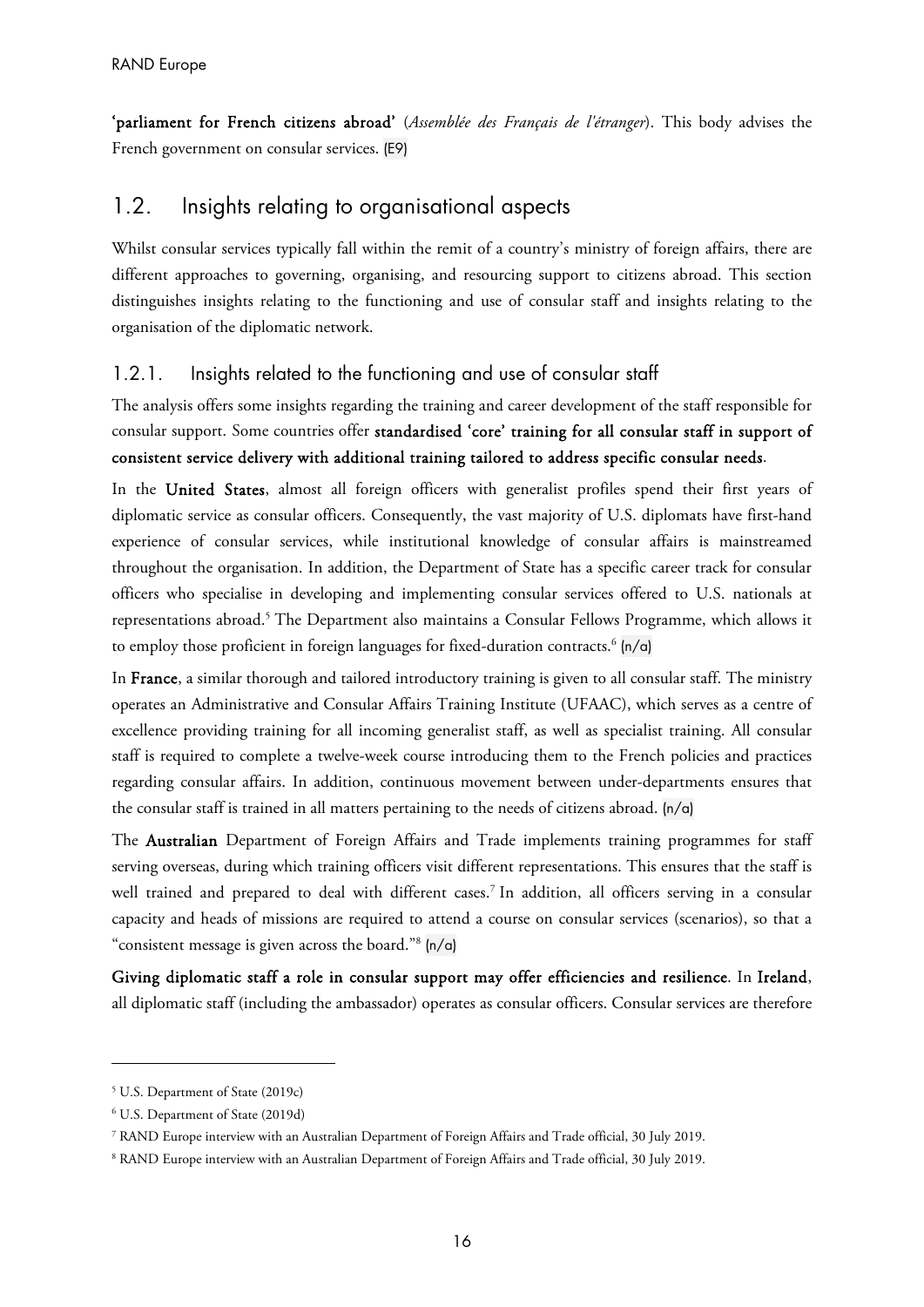not run as a separate stream of work. This can both improve efficiency and enable staff to be more adaptable across different areas. This may come at the expense of the degree of specialisation. (F3)

Multidisciplinary staff in the headquarters may facilitate a more comprehensive approach to consular cases. In the United Kingdom, the consular team at the Foreign and Commonwealth Office (FCO) in London also employs social workers, a police officer, and a human rights lawyer that advise the generalist consular officers on how to approach complex cases in the most effective way. This ensures that consular officers' responses reflect perspectives of social welfare, civil crisis management and legal factors.  $(n/a)$ 

Flexible arrangements for consular staff may facilitate a more global presence. In addition to embassies and consulates, the United States employs locally engaged staff as consular agents, ensuring that the U.S. is capable of providing services even in remote areas. In total, there are 44 consular agencies in different parts of the world. Even though the services that consular agents offer are limited, they support the U.S. representations in "accepting passport applications and welfare and whereabouts visits."<sup>9</sup> By doing so, they significantly reduce the caseload that the U.S. consular officers need to handle, allowing them to better allocate their time and resources on more complex cases. Further, they provide the U.S. consular officers with information on local developments and consequently facilitate more efficient information management. In addition, the United States maintains a network of citizen liaison volunteers, managed locally by the U.S. consular officers in their respective regions. These volunteers can assist the consular officers by "information-sharing during the crisis, and by occasionally visiting incarcerated or hospitalised U.S. citizens when a consular officer or consular agent is unavailable."10 The U.S. consular officers engage with these networks through numerous community management activities, including trainings and conferences. (H3)

Similarly, Estonia maintains a network of honorary consuls that complements its limited number of representations abroad. While the country manages a network of only 44 representations abroad with staff sent from Estonia, it has a network of 200 honorary consulates that provides Estonians with consular services in areas where there is no Estonian representation. For example, while Estonia only has one embassy on the African continent, its network of honorary consuls allows it to provide consular services in five other African countries. Similarly, the country does not have any representations in Latin America, but still maintains 19 honorary consulates in the region.<sup>11</sup> Honorary consulates may, for example, deliver travel documents to Estonian citizens abroad, assist travellers in distress, and provide certifications and documents. They are fully integrated into the country's network of foreign representations, as they have access to consular databases managed by the Ministry of Foreign Affairs. Honorary consuls also monitor local developments and report on them as required. This allows the headquarters in Tallinn to have a good situational understanding of different trends that may require its attention in planning and

<sup>9</sup> Written input from the Department of State, 30 August 2019.

<sup>&</sup>lt;sup>10</sup> Written input from the Department of State, 20 August 2019.

<sup>11</sup> Valisministeerium (2017)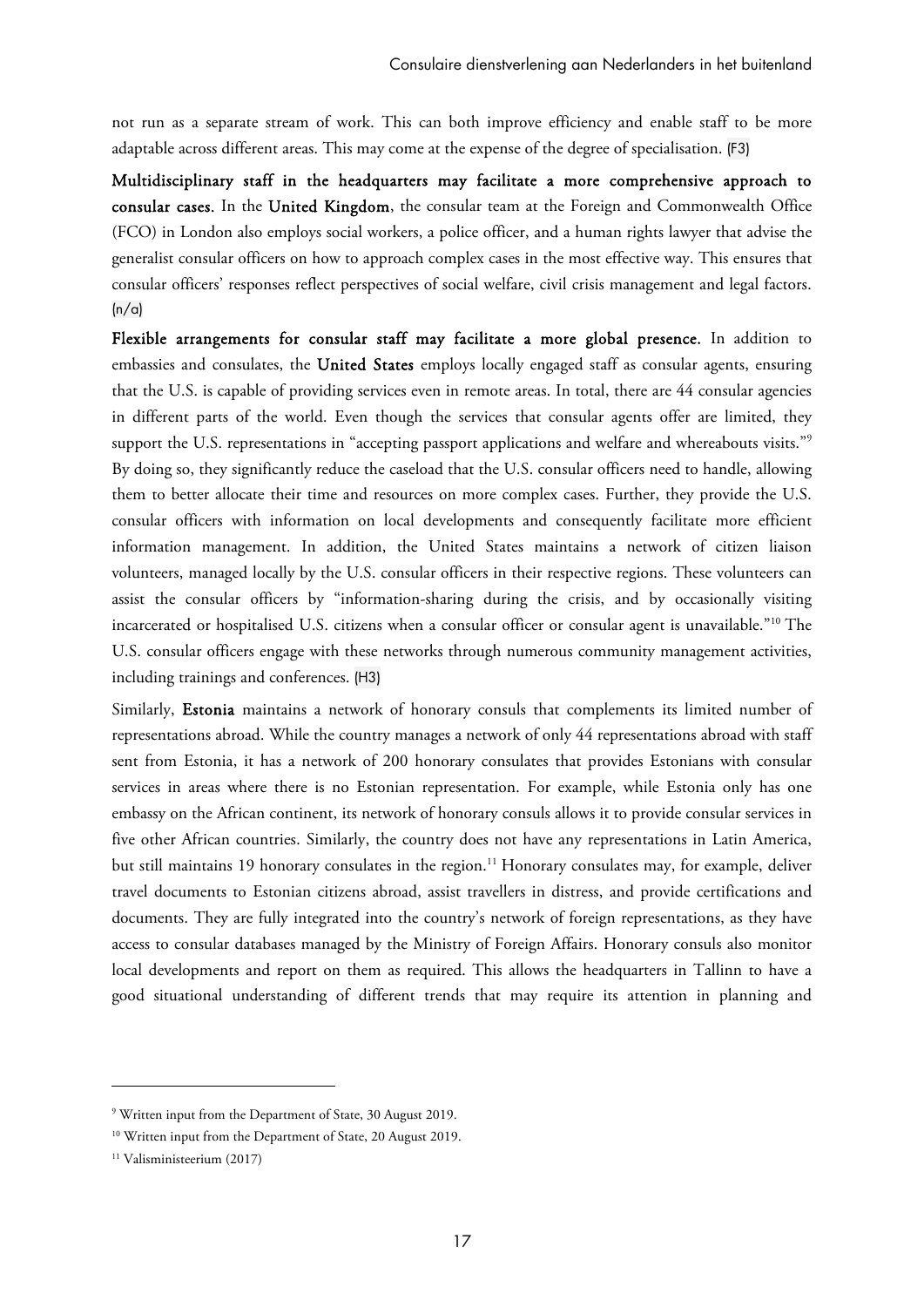implementing policy. Due to their extensive role, honorary consuls are selected through an interview process before they assume their roles upon appointment by the Prime Minister of Estonia.<sup>12</sup> (D3,29)

Like some of the countries included in this analysis, the Netherlands also maintains an extensive network of 288 honorary consuls. However, the responsibilities assumed by honorary consuls vary across the countries. For example, the Dutch honorary consuls assist the Ministry of Foreign Affairs "especially in the area of economic diplomacy", may "step in during emergencies" to assist Dutch citizens abroad, or – in consultation with the relevant embassy or consulate-general – are "authorised to accept applications for a laissez-passer if a Dutch travel document has been lost or stolen abroad".13 In contrast, and as discussed above, the Estonian honorary consuls' duties are more extensive and defined in a more detailed way, going beyond stakeholder management or provision of ad hoc assistance. Their responsibilities are also codified in the country's Consular Act. Although they are not 'structural units of the Ministry,' the Estonian honorary consuls' access to the country's consular databases also suggests that they occupy integral roles in the country's engagement with its citizens abroad.14 Some of the other countries included in this study such as the Netherlands, maintain more extensive networks of bilateral representations abroad. Consequently, they may have less need to delegate some of the responsibilities related to assistance and citizen services to their honorary consuls.

#### 1.2.2. Insights related to the organisation of the diplomatic network

A number of comparator countries have implemented organisational measures aimed at improving the efficiency and/or effectiveness of their diplomatic network.

Firstly, some countries consider the role of headquarters as a crucial hub for information-sharing and flexible allocation of resources. The United States maintains a significant number of consular staff at the Department of State. The Bureau of Consular Affairs, which comprises around 1,600 staff members, is the Department of State's "largest Bureau in terms of domestic personnel."15 These officers provide guidance to staff serving overseas, oversee their work, and monitor emerging trends. Some of this staff can be sent abroad to support smaller posts if needed.<sup>16</sup> (H2)

Australia has recently established a 'Global Watch Office', centralising intelligence and monitoring functions at the headquarters, thus ensuring a high level of crisis preparedness. (B24)

Other countries such as Ireland have also centralised expertise and oversight in their ministerial headquarters. They also emphasise that missions should be able to deal autonomously with consular cases as much as possible. Solutions are usually better acquired locally with local knowledge.<sup>17</sup> ( $n/a$ )

At the Ministry in the Netherlands, the Consular Service Organisation (CSO) also provides guidance and oversight and assumes a coordinating role in crisis situations. In addition, many administrative

<sup>&</sup>lt;sup>12</sup> RAND Europe interview with an Estonian Ministry of Foreign Affairs official, 29 July 2019.

<sup>&</sup>lt;sup>13</sup> Ministry of Foreign Affairs (2018, pp. 20, 24, 57)

<sup>&</sup>lt;sup>14</sup> Riigi Teataja (2019a)

<sup>15</sup> U.S. Department of State 2019e; RAND Europe interview with a former Department of State official, 23 July 2019.

<sup>&</sup>lt;sup>16</sup> RAND Europe interview with a former Department of State official, 23 July 2019.

<sup>&</sup>lt;sup>17</sup> RAND Europe interview with representatives of the Department of Foreign Affairs and Trade, 25 July 2019.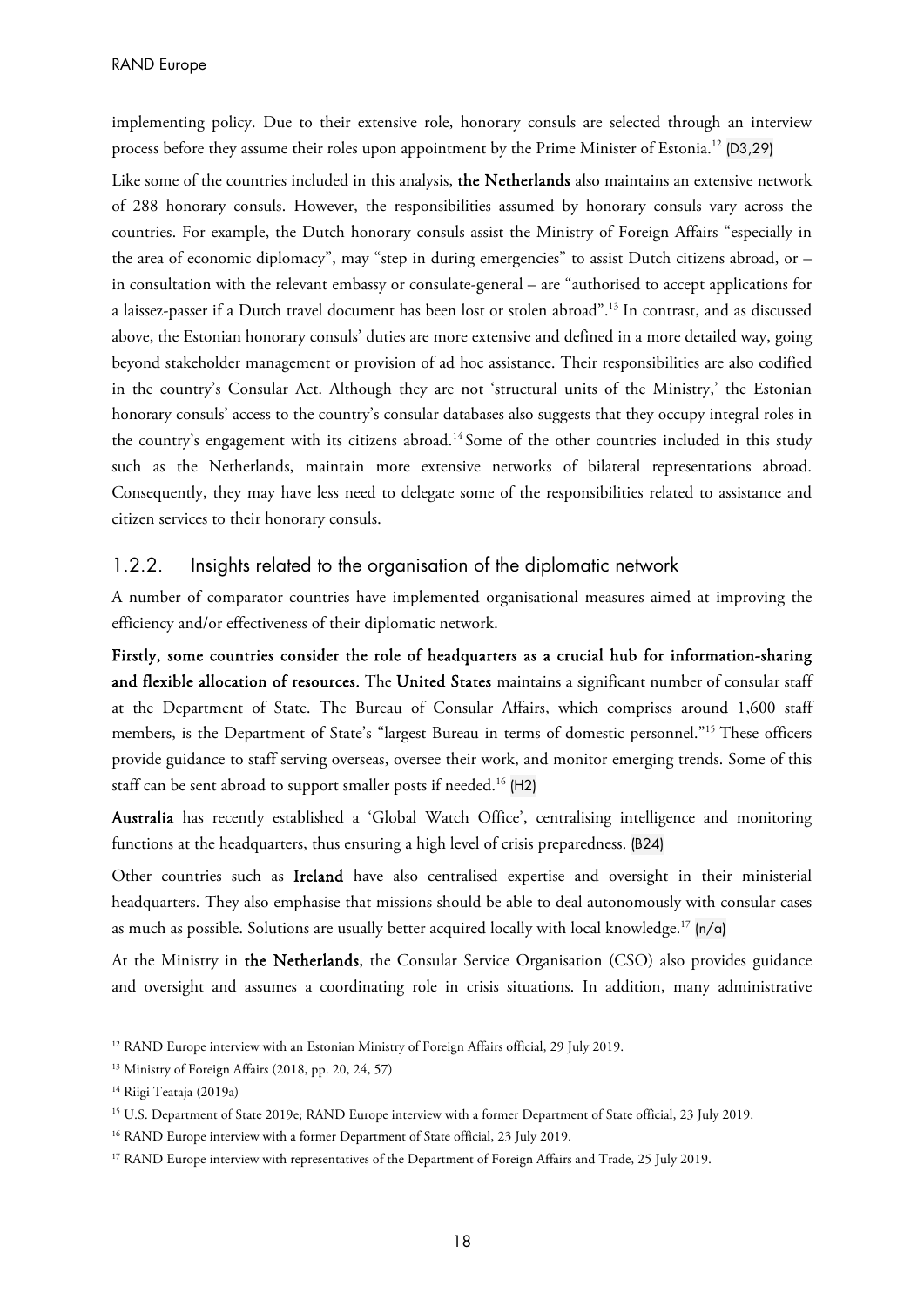embassy processes have been centralised in The Hague in recent years. However, no processes related to consular assistance are involved, as the specifics of each case dictate the situational requirements to which the consular assistance provided should be tailored. Instead, it is predominantly the work processes related to visa services that are involved and, to a lesser degree, those related to issuing travel documents. (A1c, 3, 26)

Secondly, centralisation of customer service in call centres may improve efficiency. The Ministry of Foreign Affairs in the Netherlands has gradually centralised its communication channels with citizens abroad, opening a 24/7 Contact Centre in 2016. Dutch citizens abroad can reach BZ by phone, website, email, Twitter and WhatsApp (as well as an online live-chat service in the near future). This contact centre is already the main communication hub for Dutch citizens abroad, and is currently used as a foundation for the future *Loket Buitenland*. The service can answer questions (referring to where more information can be found), plan an appointment for an application or, where possible, provide assistance in emergency situations. (A3, 13)

The United Kingdom also operates consolidated call centres abroad where the staff is trained to solve standard cases and flag cases requiring a more complex response for the headquarters.18 Operating staff in these three time zones ensures that support is stand-by around the clock. With the consolidation of these customer service functions into customer centres, the consular officers serving at overseas representations are 'freed up' to focus on handling cases that require special attention. Call centres staff also monitors incoming traffic. Notifying any emergent trends, they may advise on reformulating and redrafting travel advice and other external communications, making them more reflective of the travellers' and expatriates' needs.19 (G16)

Thirdly, the extension of diplomatic networks provides increasing outreach opportunities for consular services in the slipstream. After a period of budget cuts and a subsequent reduction in the number of embassies and consulates, the extent of the Netherlands' diplomatic network has remained relatively stable, closing and opening around the same number of posts in recent years. (A4)

Ireland has been significantly scaling up its global presence (from 80 diplomatic posts in 2018 to 106 in 2025) in order to facilitate trade and promote other commercial interests overseas. As all officers employed in the missions abroad take part in consular work, the expansion of the network will also increase the country's consular capacities. (F3) Australia has also expanded its network with 12 new representations in recent years, which has been "the single largest expansion of the network in 40 years."20 In addition, some of the Australian consulates are not run by the Department of Foreign Affairs and Trade, but instead by their trade and investment authority, Austrade, which is in charge of the country's export promotion. The government is therefore capable of providing consular services at locations in which it has major business interests. Currently, Austrade operates 14 consulates.<sup>21</sup>  $\lfloor n/a \rfloor$ 

<sup>18</sup> UK Houses of Parliament (2014)

<sup>19</sup> UK Houses of Parliament (2014)

<sup>20</sup> Australian Government (2017)

<sup>21</sup> Australian Trade and Investment Commission (2018)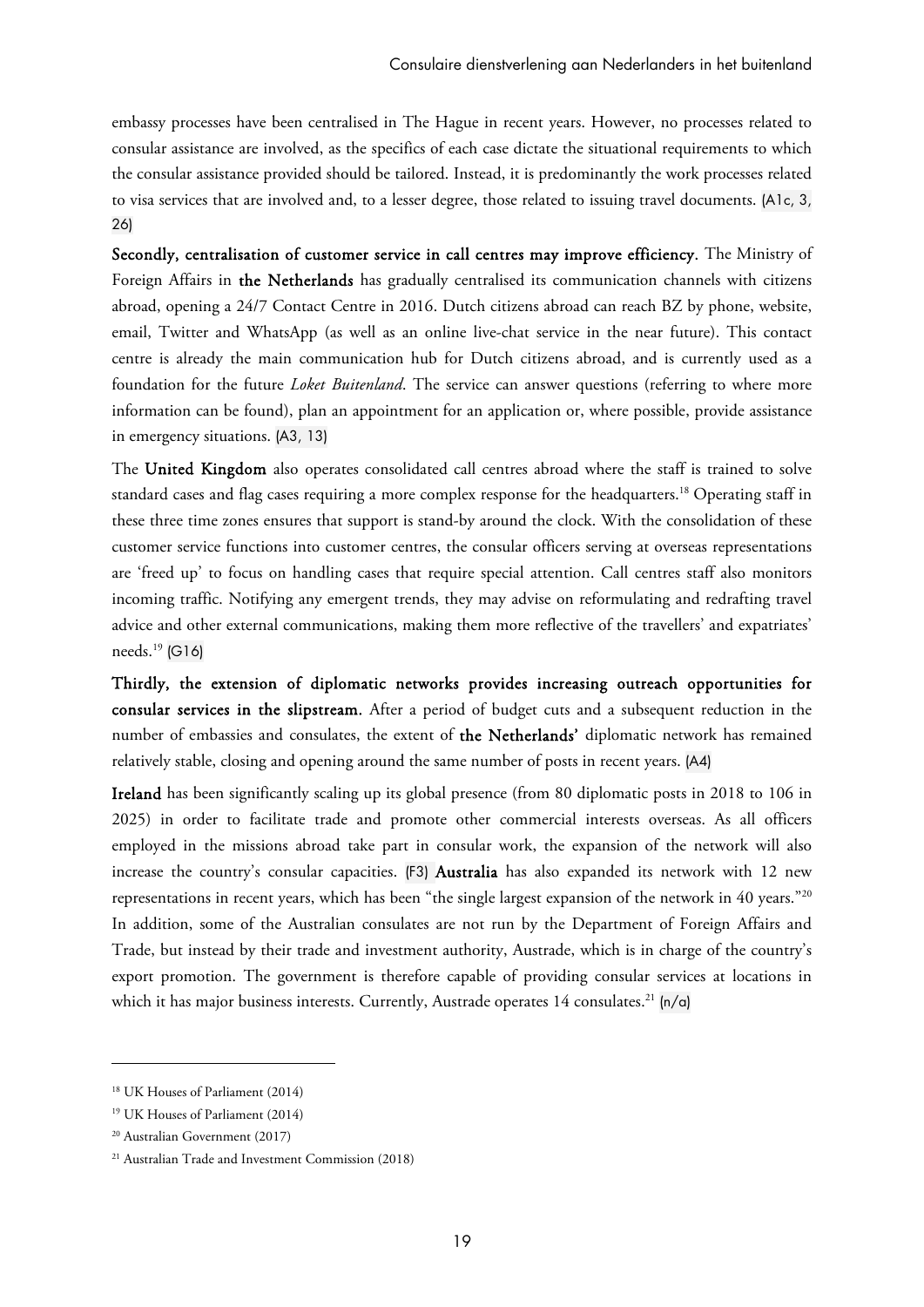Flexible or temporary missions help cover gaps in diplomatic networks of certain countries. France's consular network includes flexible structures that can be installed or removed according to the needs of citizens abroad, called *chancellerie détachée* or *antenne consulaire*. These can be set up when a significant number of nationals are temporarily relocated to another country for work purposes. This enables them to access consular services if needed. For instance, there is currently one in Adelaide in Australia where a defence contract was signed between the French and Australian defence ministries for the construction of submarines. This will involve multiple French workers temporarily relocating to Australia. While this occasion would not justify the establishment of a permanent consulate, the smaller structure can provide administrative services to the temporary French expats. (E3)

France also regularly organises consular tours (*tournées consulaires*) in regions with a French presence within geographically-large countries where there is no consular post. These tours take place at regular intervals (usually monthly), and at a higher frequency in periods before elections. Specific material was developed to fit this format of consular services. For instance, they use a portable briefcase with the necessary electronic material to record biometrical data for passports. This allows French citizens to apply for passports with minimum travel. Additionally, honorary consuls are increasingly tasked to deliver passports in places with gaps in the consular network when possible (only honorary consuls who are French nationals are allowed to deliver passports). (E5)

Other countries have pursued deepened cooperation with third countries to ensure that their citizens have access to consular services even in countries where they remain unrepresented. This is discussed in greater detail, under 'distressed citizens' (4.4).

#### 1.2.3. Insights related to financial aspects

A comparison between government services in different countries is only useful when their budgets are taken into consideration. After all, the intensity and reach of service provision will be to a large extent dependent on the available resources. The separate appendix of this report provides more information about the instruments, budgets and other financial aspects of consular services in the eight countries analysed. There are considerable differences between these countries in the information available about the costs. Therefore, it is impossible to link them to the services provided and, subsequently, to offer a meaningful comparison about the (relative) allocation of resources for these services. Moreover, given the dissimilar conceptualisations of consular services in different countries, as well as the diversity of financial instruments that are used to fund their provision, it is difficult to compare resource allocation. The Netherlands, for instance, spends over 50 million euros on consular services, whilst the United States has a budget of more than 2 billion U.S. dollars. However, staff costs are excluded in this figure for the Netherlands, whereas it is included for the U.S. Furthermore, countries such as Germany or Estonia do not report on financial aspects of its consular support.

Nonetheless, we may identify some insights with regard to the financial aspects. For example, a number of practices were identified in relation to how consular services are funded. In many countries, some consular services that relate to notarial activities are chargeable, and consequently, provide a source of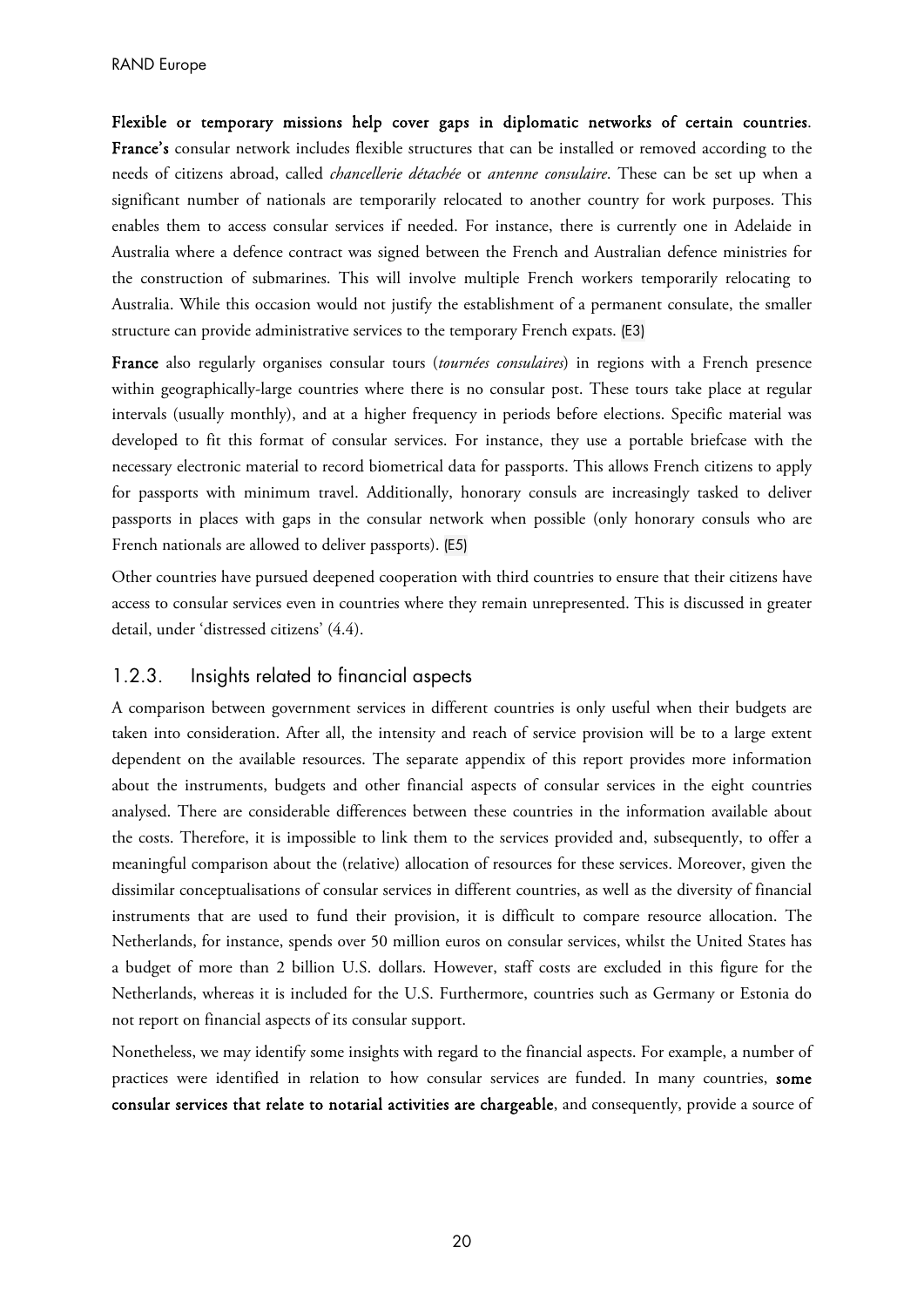funding for consular services. In the United Kingdom, consular services are also funded by a premium that is "included in the price of every British passport."22 Some countries, such as the United States and France also maintain specific budget lines to fund crisis management operations for consular emergencies. (A9, B9, C9, D9, E9, F9, G9, H9).

## 1.3. Insights related to travel advice and travel documents

Although individuals have a responsibility to ensure their own safety whilst abroad, governments typically aim to ensure their citizens are well-prepared and -informed when travelling or residing abroad. In order to facilitate this, consular services tend to offer travel advice about individual countries for their citizens, usually via a dedicated website. The ministry of foreign affairs is usually responsible for (re)issuing travel documents, and citizens may appeal to their consulate-general or embassy when residing and traveling abroad. In case these documents are lost or stolen, the ministry typically helps its citizens to return home.

## 1.3.1. Travel advice

All countries included in this study offer travel advice to their citizens via a centralised website. Nonetheless, several different approaches to presenting or targeting such travel advice and engagement can be identified. Some countries have deployed targeted communication and outreach activities to reach different groups and communities that they consider to face a higher risk when travelling and residing abroad.

Many countries have produced travel advice focussing on the risks that specifically relate to certain demographic or professional groups. For example, the United States offers special guidance to "travellers with special considerations", which include journalists, faith-based travellers, pilgrimage travellers, LGBTQ travellers, women travellers, travellers with disabilities, volunteer travellers, elderly travellers and travellers with firearms. $^{23}$  (H12)

Responding to changing patterns in travelling and residing abroad, Australia's 2017-2019 Consular Strategy stresses the need to find new ways to communicate with school students and young travellers, those retirees who reside abroad, and cruise passengers. This has led to the production of targeted information materials, disseminated both online and offline.<sup>24</sup> (n/a)

Recognising the risks that relate to youth travel, representatives of the Estonian Ministry of Foreign Affairs also tour the country's schools, disseminating information relating to travelling and the provision of consular services. The country has also cooperated with a neighbouring country, Finland, in producing information materials disseminated to both Finnish and Estonian travellers online through social media platforms.<sup>25</sup>  $ln/a$ 

<sup>22</sup> FCO (2014)

<sup>23</sup> U.S. Department of State (2019f)

<sup>24</sup> DFAT (2017b)

<sup>&</sup>lt;sup>25</sup> RAND Europe interview with an Estonian Ministry of Foreign Affairs official, 29 July 2019.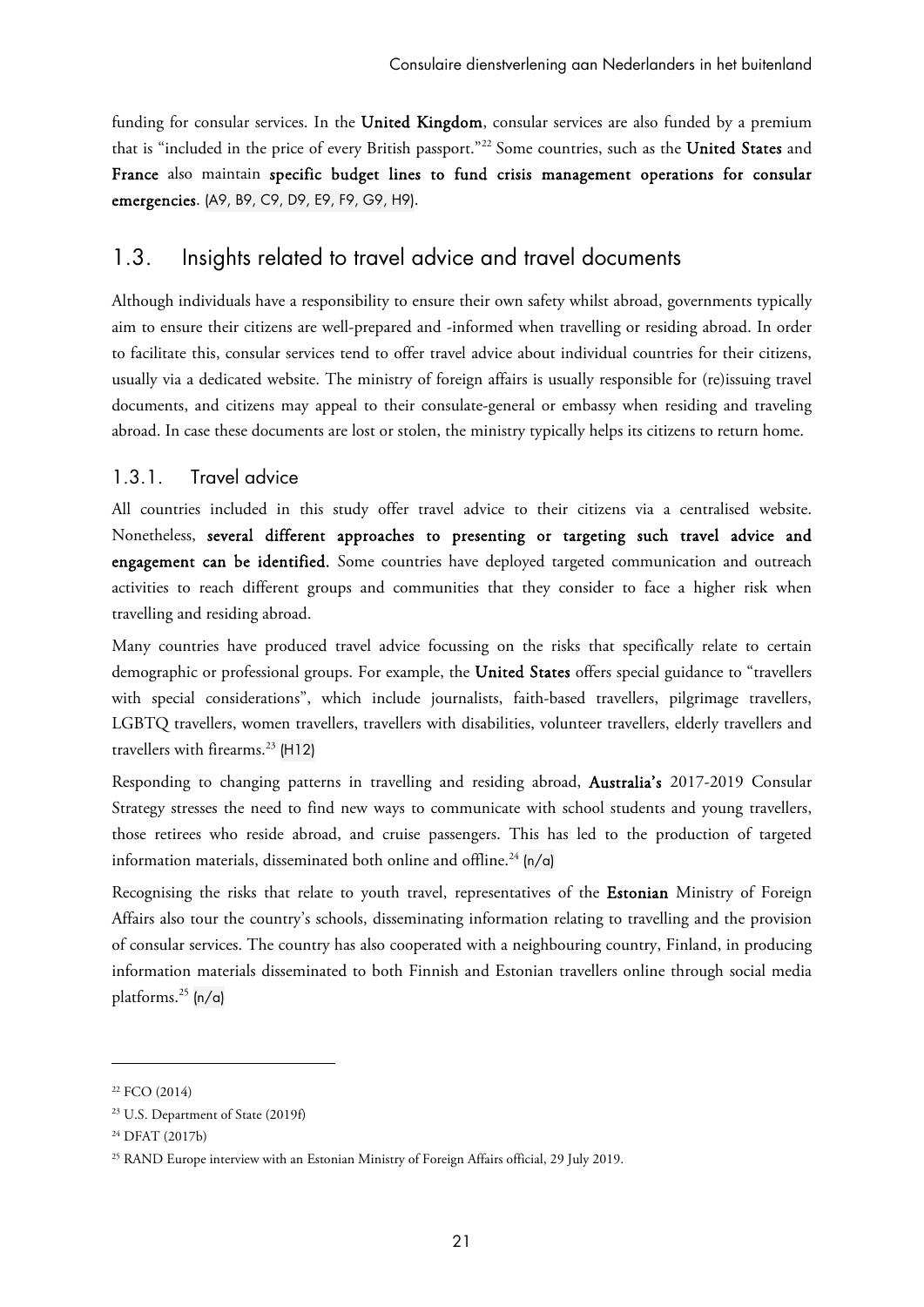Furthermore, countries have also moved to find new ways to use digital communications. Estonia, France, Ireland, Germany and the U.S.<sup>26</sup> have developed mobile applications that facilitate the dissemination of travel alerts, notifications and other information. These applications normally allow their users to register their travel with their respective governments so that they can be easily reached in case of an emergency. Typically, the app allows the user to receive automatic push notifications on any changes in the travel advice for a given region. To this end, the German app also uses location services, when users have enabled these for the application. The United Kingdom does not have an official smartphone app but, instead, feeds an edited or cached version of FCO's travel advice to third parties to use on their websites or mobile applications (through RSS feeds).<sup>27</sup> (D13, 25; F1e, 10, 13; C25)

In targeting travel advice communication activities, the United Kingdom focuses on those citizens who are least likely to inform themselves before travelling. These groups include young travellers or vulnerable socio-economic groups. In contrast to some of the other countries, the United Kingdom has discontinued registering the travel and residence of its nationals abroad. This decision was prompted by the FCO's attempts at mapping out the whereabouts of British nationals affected by the Fukushima nuclear disaster in 2011. According to an FCO official, the British consular officers ended up "chasing people who were not in that country", as the registry had not been kept updated.<sup>28</sup>  $(n/a)$ 

The Netherlands also provides travel advice to specific demographic groups, as do most other countries included in this study. However, in the Netherlands, this is mostly incorporated into travel advice for each destination, whereas the U.S., for example, offers dedicated fact sheets to a large number of groups regardless of where they are travelling to or residing. Similarly, other countries have engagement strategies with specific communities independent from travel advice for a particular country. As for most of the comparator countries, the Netherlands has developed an app to disseminate travel advice. (A12)

#### 1.3.2. Travel documents

Allowing citizens living or traveling abroad to extend or apply for a new passport online reduces the need to show up in person. An increasing number of countries are phasing out the need for a faceto-face visit to the consulate. Nevertheless, one could argue that there are limits to the digitalisation of consular services. In the context of a citizen-centric approach, consular services must remain accessible to a wide and sometimes digitally-challenged public.

For Estonia, using online passport services makes it easier for citizens to file applications as its network of consular missions is particularly limited. If applicants have valid Estonian ID cards with PIN codes, they can apply via email for ID documents such as passports from the Estonian Police and Border Guard. The email needs to be signed electronically using the government's electronic identification system. Applications can also be sent by post. Nevertheless, there are some limitations. If it has been more than five years since the applicant's fingerprint data was recorded, the application needs to be filed in person at

<sup>&</sup>lt;sup>26</sup> Archived website, and no longer promoted on the current web page, but the app is still being updated in the app stores. Source: U.S. State Department (2014)

<sup>27</sup> FCO (2019d)

<sup>&</sup>lt;sup>28</sup> RAND Europe interview with an official of the Foreign and Commonwealth Office, 29 July 2019.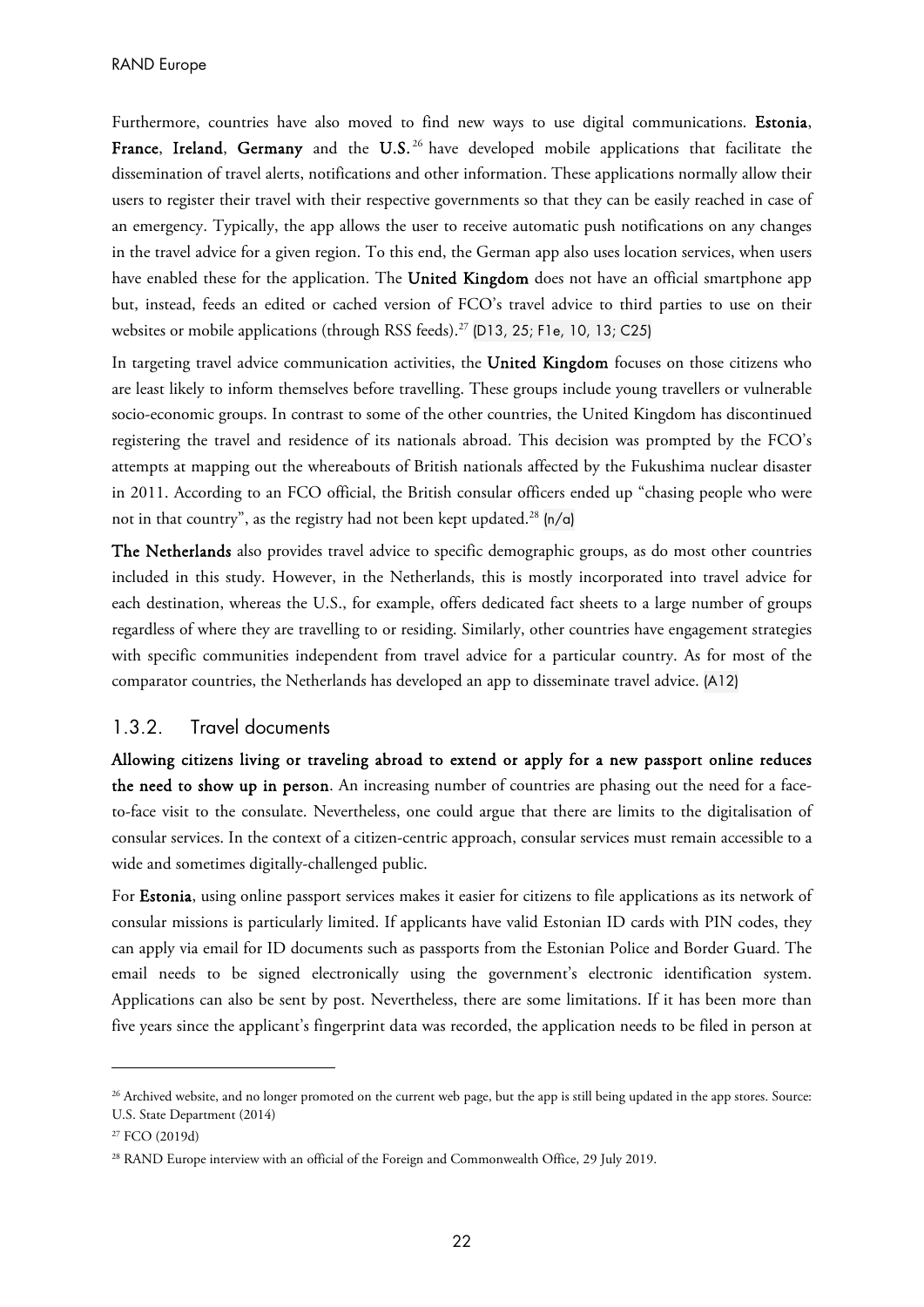an Estonian embassy or consulate. Honorary consulates do not access passport nor ID applications. Creating a digital infrastructure that allows Estonian travellers and expatriates to "do many things by themselves" enables these Estonian citizens to handle administrative issues at their own convenience. As a result, Estonian consular officers feel free to allocate their resources and time to more complex cases.<sup>29</sup> (D14, 15)

In Ireland, passports can be renewed online, both domestically and from abroad. For citizens, it is the cheapest option for renewing a passport. Ireland also encourages its applicants to use the online service where possible. Processing times are quicker and passports are sent by post. Where postal services are unreliable, passports are sent to the applicant's nearest mission via a diplomatic bag for onward dispatch. First-time passport applications for Irish citizens residing outside of Ireland or the UK must be submitted through an Irish Embassy or consulate in the applicant's country of residence (or accredited Embassy where there is no direct representation). Embassies and consulates receive most of their paper applications via post. Ireland will eventually move the application process for all passports online, including first time applications. (F14, 15) In the United Kingdom, citizens can generally apply for passports online and are delivered by post. If applicants have not held a UK passport before, they may be required to attend an interview in a passport office in the UK. $^{30}$  (G14, 15, 21, 27)

Organisational reform relating to the provision of travel documents abroad may lead to increased time or price efficiency. In the United Kingdom, the responsibility for the provision of identification and travel documents for expatriates has been transferred from the Foreign and Commonwealth Office to the Home Office, which now houses the HM Passport Office. The Passport Office became operational at the end of 2013 and has occasionally been severely overloaded.<sup>31</sup> Nevertheless, travel documents are now issued against a lower price for citizens residing overseas. (G14, 15, 21, 27)

If Irish citizens lose their passport abroad, they can receive assistance from embassies, consulates and honorary consuls. By contrast, the honorary consuls of the Netherlands are no longer authorised to issue travel documents. Providing each honorary consul with the required equipment such as a fingerprint scanner was not considered to be sufficiently cost-efficient by the government. Ireland, meanwhile, does not use fingerprints as biometric data but relies exclusively on (digital) photos for face recognition. Therefore, in-person presence is not required at any time during the application process and the applications are processed centrally in Ireland. According to the responsible Irish department, photos are more secure than fingerprints. The Dutch government holds the opposite view, considering fingerprints more reliable and secure.<sup>32</sup> Optimising passport issuance to Dutch citizens abroad is currently being explored in two internal government studies. (A14)

Electronic tracking can ensure the secure delivery of travel documentation. In France, the application process for a passport always requires the physical presence of the applicant. However, French citizens living in some countries can receive their passports by secure mail if they can cover the costs. This

<sup>29</sup> RAND Europe interview with an Estonian Ministry of Foreign Affairs official, 29 July 2019.

<sup>30</sup> Government of the United Kingdom (2019b)

<sup>&</sup>lt;sup>31</sup> UK Houses of Parliament (2014b)

<sup>32</sup> BZK (2018)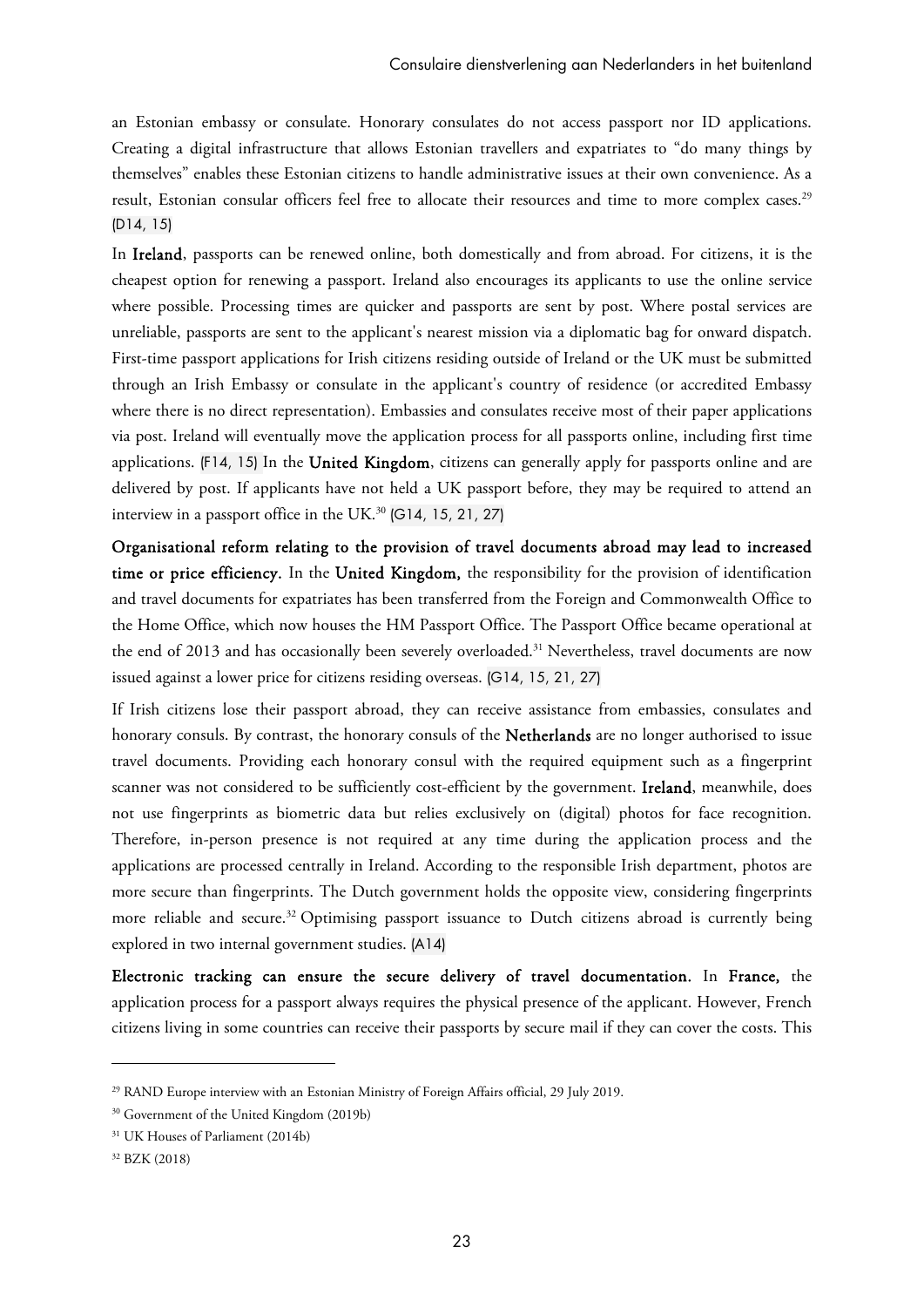departure from standard French practice aims at avoiding multiple travels. It is only available in countries that can offer optimal conditions for secure mail. An electronic tracking system, which respects privacy rules, allows the agency delivering passports and the ministry of foreign affairs (MEAF) to ensure that passports are safely delivered. Countries where this service is available are the EU member states, Argentina, Australia, Brazil, Canada, U.S., Japan, Norway, New Zealand and Switzerland. (E14)

Particular emphasis is placed on practices to counter passport fraud in some cases. Each French consular post abroad has a point of contact for anti-fraud practices, which works in cooperation with other government stakeholders to raise wider staff awareness of document fraud. This is carried out in cooperation with other involved services within the French government. Increasing digitalisation of consular services resulting in a diminution of the workload for consular officers has freed up French resources to focus on fraud prevention. (E9, E28)

Other countries such as the United States, and the United Kingdom, also use specific fraud detection programmes. For the United Kingdom, these fraud prevention practices also include a specific focus on fraudulent activities internal to the FCO using, for example, specific data analytics software helping to "identify potential problems."33 (n/a)

## 1.4. Insights relating to support to distressed citizens

The consular service typically offers support to distressed citizens abroad. There is a multitude of potential emergency situations. In some circumstances, a government can support citizens in case of medical care, for example after an accident that requires repatriation. When citizens are not or insufficiently insured, consular services may offer financial support or mediation. Similarly, in case of a crisis or calamity that involves its citizens, such as a terrorist attack or an earthquake, a ministry of foreign affairs may facilitate evacuation. Finally, citizens in extraordinary situations abroad, such as forced marriages or child abductions, can be supported by the consular services.

Consular assistance to citizens in distress can take many forms. This section discusses insights concerning partnerships, vulnerability assessments, crisis response, repatriation and citizens in detention abroad.

#### 1.4.1. Partnerships

-

Partnerships with private organisations or non-governmental organizations (NGOs) may facilitate the delivery of support to distressed citizens. Some countries also engage in bilateral and/or multilateral cooperation with neighbouring states. Specifically, harnessing EU consular cooperation can help widen the geographical scope of consular protection. EU consular cooperation seeks to offer 'unrepresented' EU citizens outside the EU the same level of (emergency) assistance as that enjoyed by EU citizens that are 'represented' by their embassy or consulate outside the EU.

Many EU countries have established legal frameworks for the assistance of citizens of other countries in territories where they remain unrepresented. These frameworks tend to go further than the EU consular cooperation. For example, Estonia has an international agreement with Latvia and Lithuania on the

<sup>33</sup> UK National Audit Office (2018); Department of State (2019i)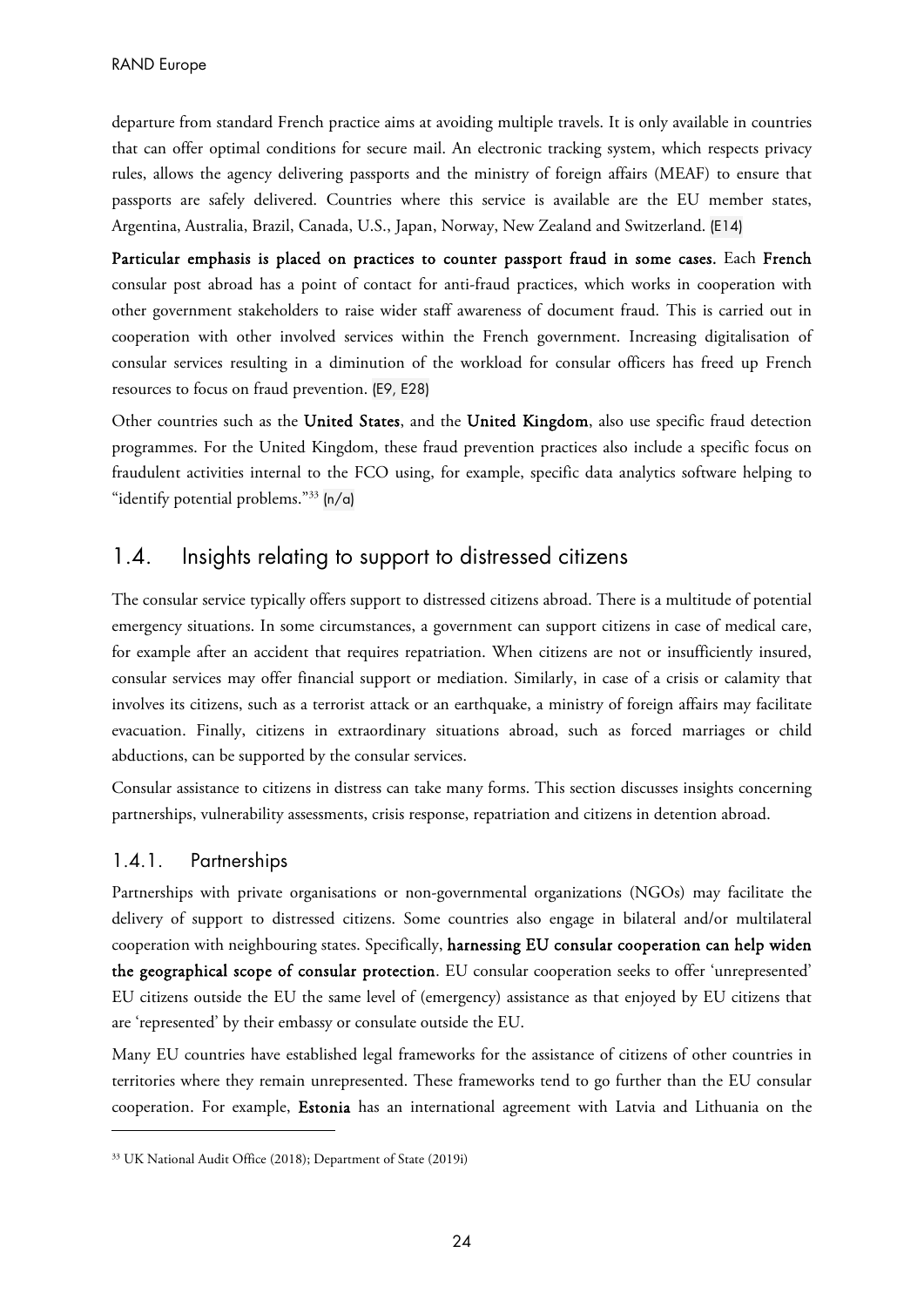provision of consular services. This greatly increases the ability of Estonian citizens to seek consular protection, as the Estonian network of consular representations is comparatively limited. The country's cooperation with Finland – home to the largest Estonian expatriate population – goes beyond mere collaboration. Rather, the two countries have created structured data exchange platforms, for example in the area of civil registries. When any data concerning an Estonian is registered in Finland, the information will be automatically available for the Estonian authorities and vice versa. (D6, 7)

Whilst the Netherlands also engages in partnerships with civil society, the United Kingdom, Ireland and France (as discussed under 1.4.4) extensively collaborate with NGOs during and after the repatriation of distressed citizens. The United Kingdom, in particular, works together with NGOs so that its consular officers are best positioned to assist even the most vulnerable clients. The Foreign and Commonwealth Office has set up various contractual engagements with organisations that provide specialist assistance, for example to victims of sexual assault. Moreover, as the FCO does not generally conduct whereabouts searches, it funds a 'missing persons charity'. The FCO also works with organisations that support families of those who have been incarcerated abroad. The rationale for these partnerships is that although the consular officers are not trained in counselling, the FCO recognises the need to provide support to citizens who have faced issues that are potentially destabilising.34 (G16)

Ireland cooperates with Irish civil society partners such as the 'Kevin Bell Repatriation Trust' (KBRT) to increase the scope of assistance Irish citizens abroad can receive. The Department's role is to provide the family with KBRT's contact details in cases where the deceased Irish citizen did not have travel insurance. (F21)

#### 1.4.2. Vulnerability assessments

Some countries systematically assess citizens' levels of vulnerability and their needs for support. For example, Australia uses an assessment matrix to determine individual vulnerability and eligibility for support. The matrix was developed to ensure that all consular officers evaluate the immediate needs of a case in a similar way, thus enabling Australia to provide uniform services across all the consular representations. Using the matrix is in line with Australia's overall aim of prioritising those consular cases that need the most attention. It also concentrates limited resources on assisting those most vulnerable. (B18, 19)

In the Netherlands, vulnerability also plays a role in assessing whether a citizen qualifies for consular assistance. In addition, when embassy workers visit detainees abroad, they use a checklist developed by BZ to determine the Dutch national's vulnerability. The assessment framework developed by Australia, however, seems to be applied to consular assistance more widely than the identified Dutch practices. (A17, 19)

#### 1.4.3. Crisis response

-

Crisis preparedness of individual missions can be improved by developing crisis response plans. For example, each Irish mission has its own Consular Emergency Response Plan (CERP) to guide it through

<sup>&</sup>lt;sup>34</sup> RAND Europe interview with a Foreign and Commonwealth Office official, 29 July 2019.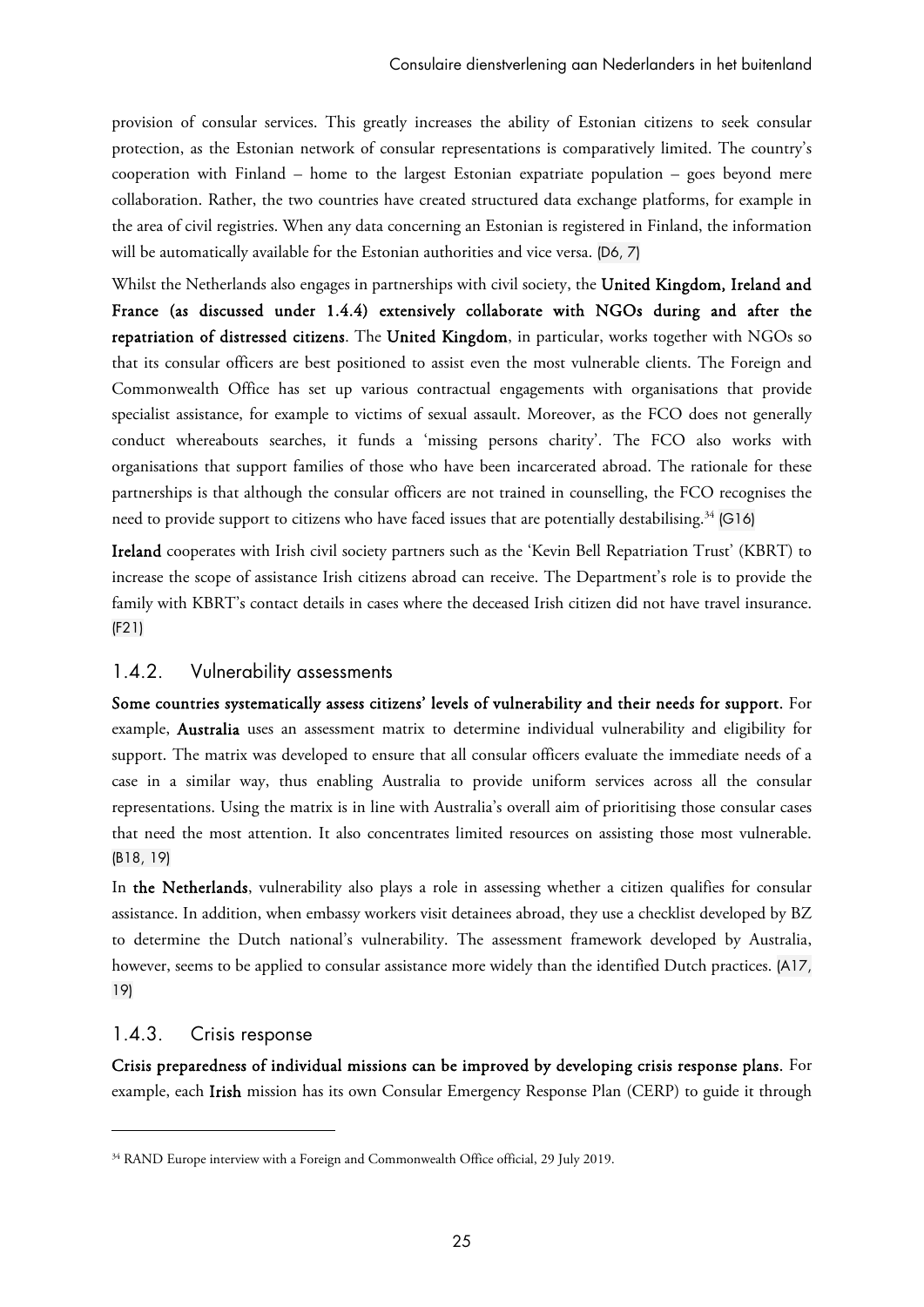ten priority steps for crisis response steps to be taken in the event of a major crisis. In addition, the mission will provide the department in Dublin with situation reports and a crisis centre can be opened at the department in Dublin if the situation so requires. Capacity can be increased or decreased as appropriate. (F25)

In the Netherlands, BZ has attempted to improve its crisis preparedness in recent years, including through the development of a crisis protocol similar to the one implemented by Ireland in 2018.35 In the Dutch situation, embassies or consulates-general are responsible for the country's crisis response abroad, with the ministry in The Hague providing support and coordinating efforts. In case of insufficient capacity, a '*Snel-inzetbaar Consulair OndersteuningsTeam'* (Rapid Deployment Crisis Support Team, SCOT) can be dispatched. (A24)

Some countries introduce dedicated units to tackle specific and often complex (consular) cases. For example, the United Kingdom has a dedicated Forced Marriage Unit. The unit is jointly operated by the FCO and the Home Office. The unit "leads on the government's forced marriage policy, outreach and casework", and is responsible for forced marriage cases both in the United Kingdom and abroad, if they concern a UK national.<sup>36</sup> The unit is also in charge of mainstreaming knowledge relating to forced marriage practices across the different branches of the UK government and other public authorities.<sup>37</sup> (G22)

In some countries, there are processes in place to ensure that citizens who have been victims of a crime or a forced marriage receive assistance upon return to their home country. In Australia, police officers take over victim care in the case of child abduction or forced marriage in consultation with consular staff. Upon the victim's return, primary assistance will be provided by the Australian Federal Police, who will "receive them at the airport upon their return", assess "whether they are eligible for the Support for Trafficked People Programme and [make] appropriate referrals to other agencies."38 (B23) In the United Kingdom, there are specific laws concerning female genital mutilation, similar to those concerning forced marriage which can enable the FCO to assist alleged victims to return to the UK. (G16)

#### 1.4.4. Repatriation

The Netherlands and several other countries included in this study do not provide financial assistance for repatriation (save for financial mediation). However, some countries have established practices of providing financial assistance in the form of loans. (A20, 21)

For the United States, the U.S. Code 4802 Responsibility of the Secretary of State requires the Department of State to evacuate U.S. citizens "when their lives are endangered."39 Repatriation will normally be organised through the administration of an emergency loan, but under exceptional consequences evacuation or repatriation can be done 'free of charge', mostly if the U.S. national has

<sup>35</sup> BZ (2019c)

<sup>36</sup> Government of the United Kingdom (2019c)

<sup>&</sup>lt;sup>37</sup> Government of the United Kingdom (2014)

<sup>38</sup> Email correspondence with an Australian Department of Foreign Affairs and Trade official, 17 July 2019.

<sup>39</sup> Legal Information Institute (2019c)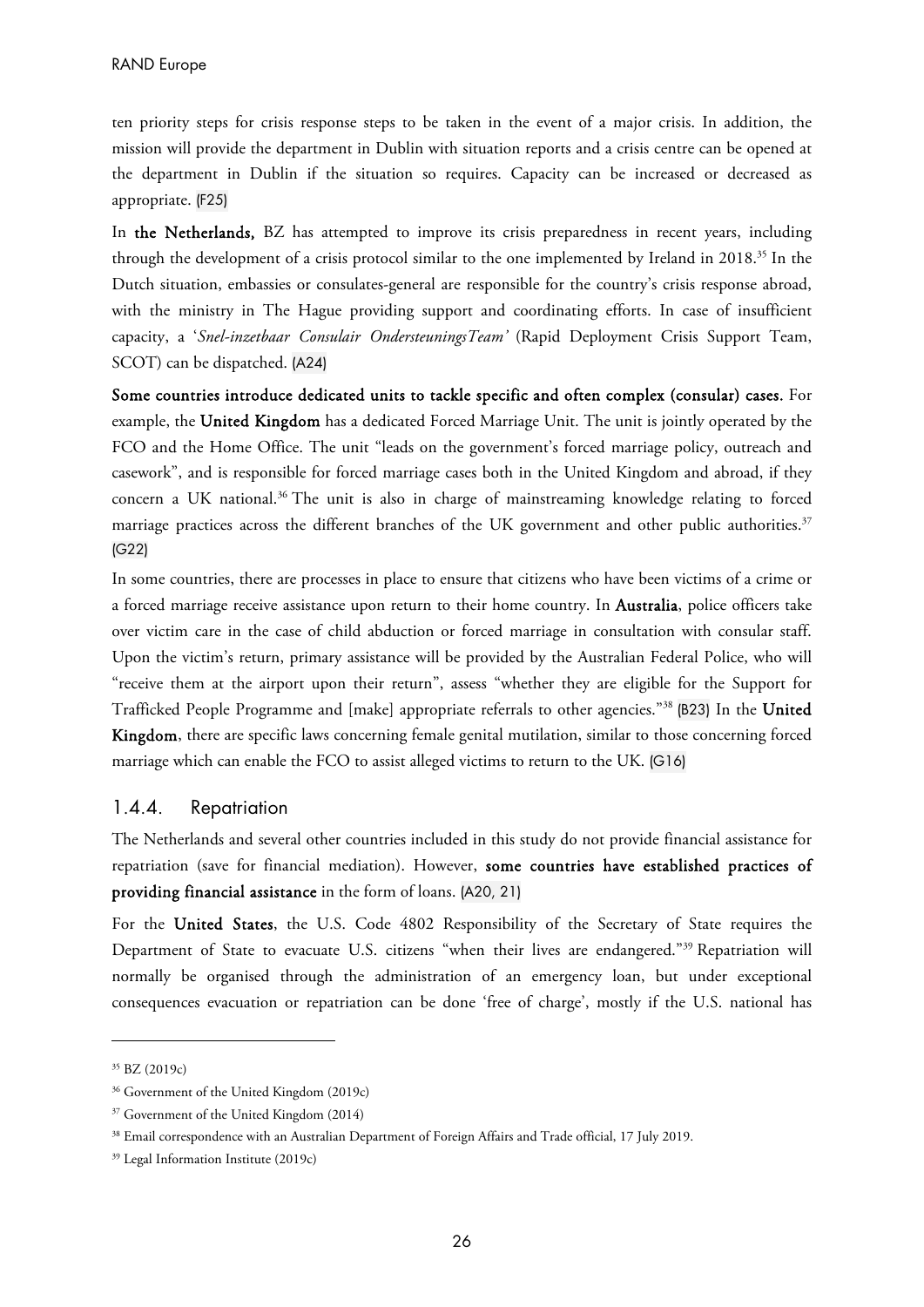become vulnerable due to a crisis or has been a victim of a grave crime.<sup>40</sup> Repatriating a U.S. national is always considered on a case-by-case basis, but reasons may include family or travel crises, job loss, bankruptcy or medical and mental health issues. In 2018, the budget allocation for repatriation loans was 789,000 USD.41 In addition, the Department of State had 7,900,000 USD allocated for "unforeseen emergency requirements" such as "evacuations of personnel, and their families overseas (…), private U.S. citizens and third-country nationals."42 (H21)

France supported 206 repatriations in 2017 amounting to an expenditure of around 600,000 euros. Repatriations can be carried out for medical reasons or financial reasons such as the loss of a job. No single policy or legal basis governs the approach to be taken, as circumstances often vary. Instead, consular officers will follow a case-by-case approach to determine the level of intervention. First, it is established whether a citizen is covered by insurance. If not, then the financial situation of the citizen is assessed. If he or she cannot cover the expenses, France may (partially) bear the costs of repatriation or emergency medical support, on the condition that the citizen will reimburse these expenses (unless it is an evacuation). Repatriations typically involve logistical support and ensuring appropriate return conditions (including medical support). The NGO 'France Horizon' plays a key role in ensuring a functioning return system for citizens repatriated urgently. (E21)

Estonia also provides repatriation for its citizens, mostly on a repayable basis. In the event of a crisis, the country may organise the evacuation of its citizens to Estonia. In response to the 2008 Georgian War, Estonia evacuated most of its citizens, as well as some Finnish citizens, from the area.43 The responsibilities to repatriate and evacuate distressed citizens are also included in the country's cooperation agreement with Lithuania and Latvia. (D26)

#### 1.4.5. Support to citizens in detention

Article 36 of the Vienna Convention states that local authorities have to inform the relevant diplomatic post immediately when an arrested foreign citizen has made this request.<sup>44</sup> Depending on the legal framework on consular affairs, the detainee's home country may be obliged to provide consular assistance, or may decide to provide it. France always offers consular support to citizens with dual citizenship. The Netherlands aims to provide assistance as discreetly as possible. Moreover, BZ says it respects the viewpoints of countries that do not recognise dual citizenship and that treat dual nationals as being their subjects, limiting the scope of consular services that the Netherlands can offer. (A19)

Other countries take varying approaches towards assistance for citizens with dual nationality. French citizens with dual citizenship are guaranteed consular assistance. This assistance is sometimes offered to French citizens who are also nationals of the country in which they are detained. In countries where many citizens also hold the French nationality, such as Morocco, these situations are solved on a case-by-case

<sup>40</sup> U.S. Department of State (2019g)

<sup>41</sup> U.S. Department of State (2019h)

<sup>42</sup> U.S. Department of State (2019h)

<sup>43</sup> Written input from an official of the Ministry of Foreign Affairs, 31 July 2019; YLE (2008)

<sup>44</sup> Overheid.nl (2019)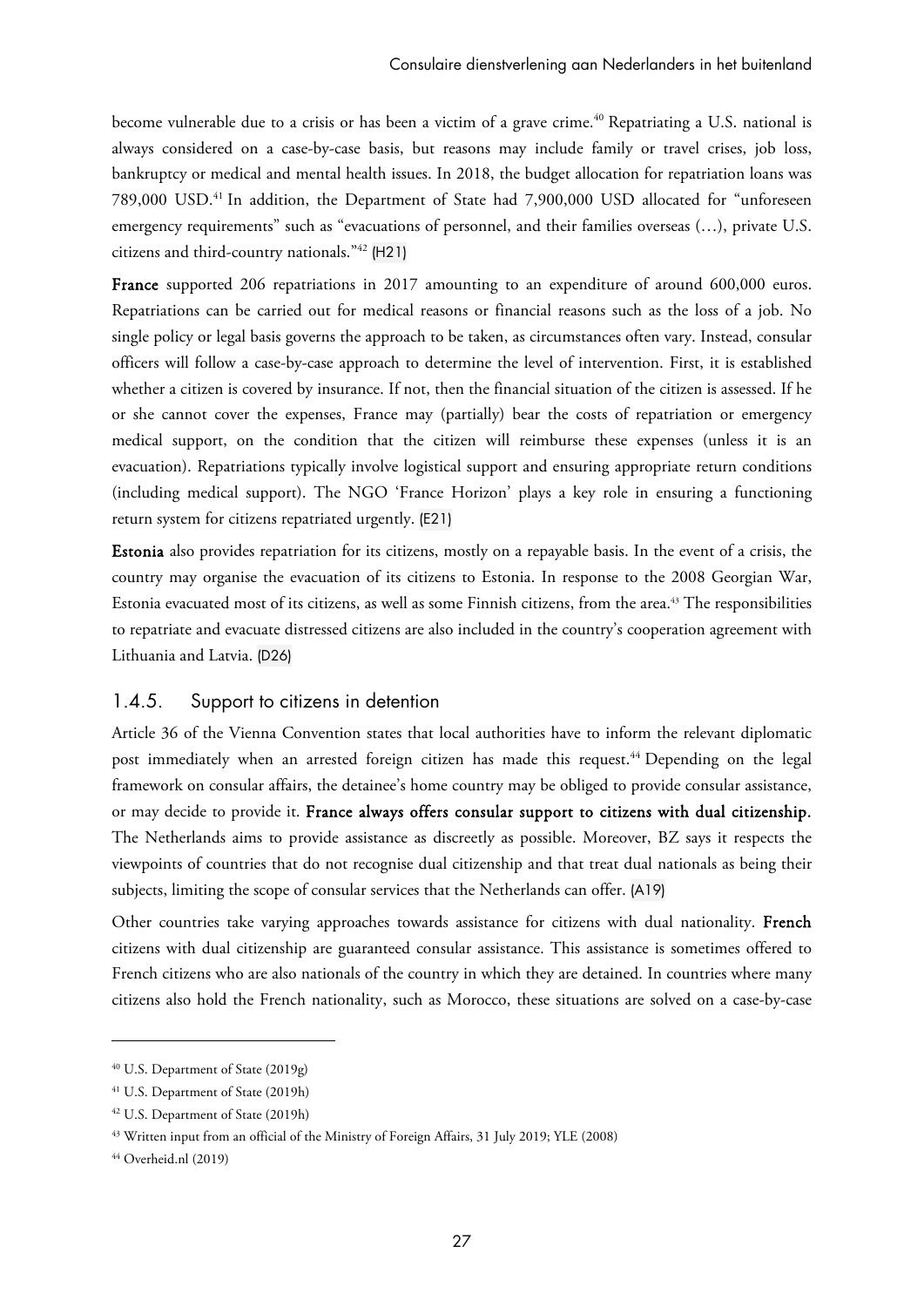basis, in concertation with the local authorities. This approach is similar to the Dutch one, albeit slightly more ambitious. (n/a)

The French approach contrasts with the practices of other countries such as **Australia** and Germany, which do not guarantee consular assistance to citizens with dual nationality. (B12, 19; C19)

Some countries sign bilateral agreements with other countries to improve the conditions of citizens in detention abroad. Bilateral agreements may allow a country to provide a higher level of protection to its citizens in detention abroad. Australia, for example, has signed a treaty with China providing for increased frequency of visits to Australian citizens in prison. These visits may also be carried out by a Chinese partner organisation. (B7)

Countries have adopted different practices to ensure the welfare of their citizens who are detained abroad. Germany, for example, provides social welfare to its citizens in detention after 2 months from the beginning of their detention. German social assistance agencies and the German consular service cooperate in delivering such welfare assistance. (C2) Similarly, the United States supports its citizens by providing reading materials and vitamin supplements. The U.S. can organise visits by a clergyman belonging to a denomination of the detainee's choice. The United States also maintains a policy of visiting *every* U.S. citizen who is incarcerated abroad – a policy enabled by its extensive network of representations, consular agencies and citizen liaison volunteers. (H19)

## 1.5. Insights relating to other services provided

Online voting facilitates participation in elections from abroad. It is offered by some countries as one service among a range of options which also includes postal voting and in-person voting at polling stations. The Netherlands offers a number of ways to vote from abroad, but since the '*Kiezen op afstand*' pilot for the parliamentary elections in 2006, it has not offered online voting for citizens abroad. (A29)

Estonia has gained international recognition as a digitally advanced society and is a front-runner in implementing e-enabled services. Since 2005, Estonian citizens can use the country's online voting system in all local, national and European elections, even if they are residing or traveling abroad.<sup>45</sup> Online voting allows them to vote at a location and time of their choosing. At the same time, Estonia also offers the more traditional methods of voting at a polling station, which remain available to voters who are not equipped with the right skills, or simply prefer not to vote online. In order to vote, Estonian citizens who reside in a foreign country permanently need to register in an electoral district based on where they (or their parents or ancestors) used to live in Estonia. An Estonian ID-card and a card reader or a Mobile-ID with two different sets of PIN codes are also needed to vote. Given (potential) vulnerabilities in internet voting systems and wider cybersecurity concerns, many governments around the world have opposed moving elections online. Previous experiments in the Netherlands with online voting have all been discontinued.46 Independent evaluators have even advised (in 2014) to stop using the established Estonian

<sup>45</sup> Faulí, C. et al. (Forthcoming)

<sup>46</sup> Faulí, C. et al. (Forthcoming)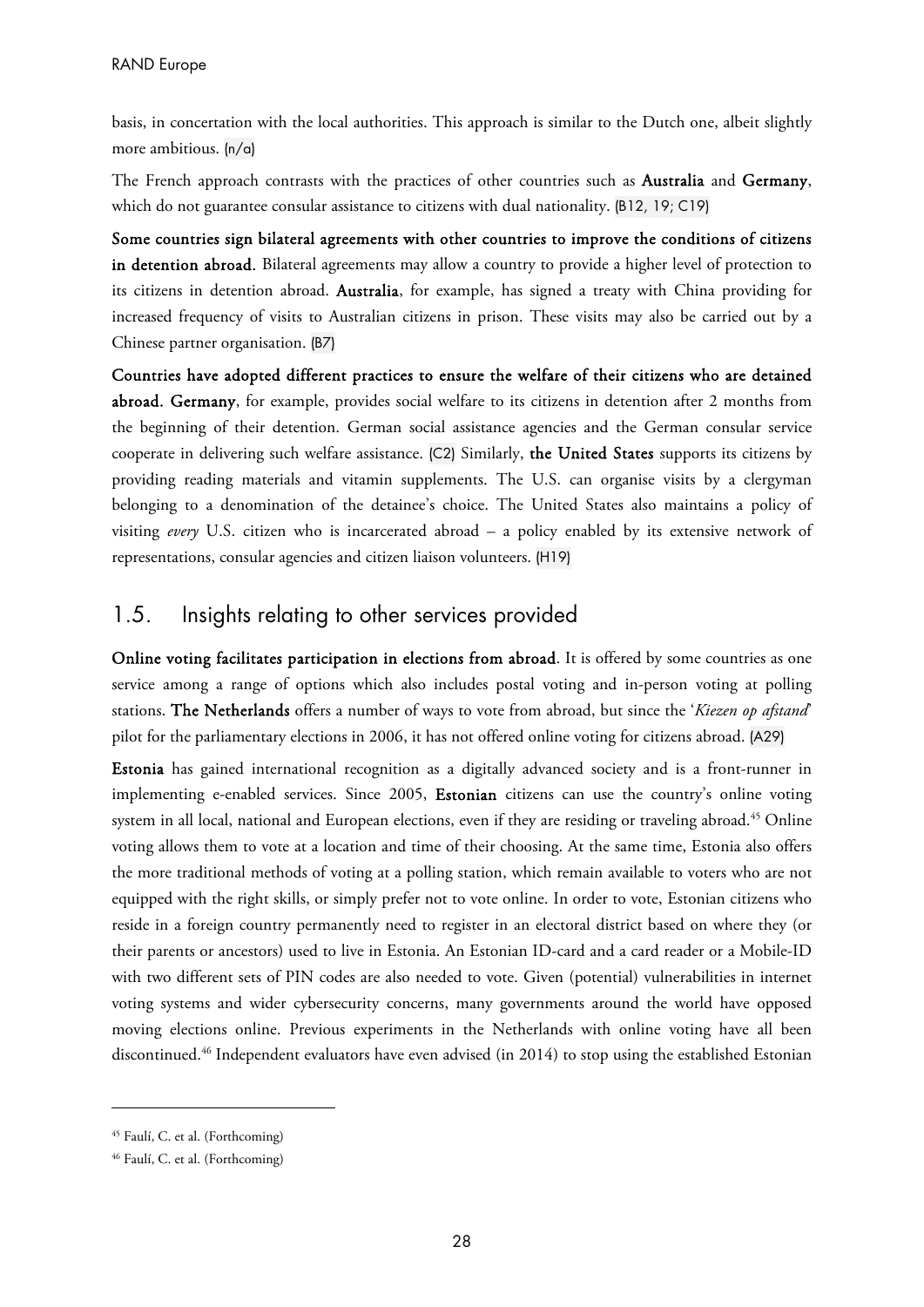system due to security concerns.<sup>47</sup> Nevertheless, the system is still in use today, while the Netherlands and other countries continue (albeit slowly) to explore the possibilities and feasibility of (reintroducing) online voting.<sup>48</sup> (D29)

Similarly in France, online voting was available to citizens abroad on some occasions, but it has been suspended in 2017 due to security concerns. French citizens abroad could choose to vote online for parliamentary and consular elections. The French government aims at facilitating internet voting again for the 2020 consular elections. Looking at the future, it is expected that online voting may become available only for French parliamentary and/or consular elections, whilst minimising the security risks for the presidential elections. (E29)

Moreover, France organises its elections of the National Assembly into electoral districts and French citizens abroad are represented by 11 constituencies, each covering a region of the world. French citizens abroad can participate in these elections, as well as in elections for the Assembly for French citizens abroad (*Assemblée des Français de l'étranger*) once every six years. This is an advisory body to the French government on consular services issues. (E9)

Organising cultural events is a key strand of consular work in some countries. For example, Ireland uses 'cultural diplomacy' to strengthen the 'Irish brand' overseas. Organising cultural events is perceived as a standard function of Irish embassies. In addition to the efforts of its missions, Ireland introduced a new state agency called 'Culture Ireland' to promote Irish arts worldwide, using a strategic and curate approach, ultimately aiming to improve Ireland's international reputation and to help it punch above its weight in international affairs. (F31)

French consular services manage scholarship programmes for French citizens studying at French institutions abroad, as well as grant programmes for NGOs and associations that organise cultural events. France promotes its worldwide cultural presence through a fund that finances educational, charity and cultural initiatives. Ensuring that all French students abroad have access to French education is one of the main tasks of the consular service, representing 90 per cent of the budget. In other countries, consular services, cultural affairs and other public diplomacy activities tend to be dealt with as separate tracks. (E31)

## 1.6. In sum

This chapter presented a number of insights that have been identified in five thematic areas. The analysis is based on a comparative analysis of consular services in eight countries. Every insight in this chapter referred to the location of that topic in the annex(es). The country profiles in these annexes provide further context and detail about the various aspects of consular services in the Netherlands and the seven countries discussed above. Rather than providing all background information, this chapter focuses on a number of striking insights and differences that have emerged from the international comparison. The annexes can be consulted for more in-depth information.

<sup>47</sup> Springall et al. (2014)

<sup>48</sup> Verdonck, Klooster & Associates (2016)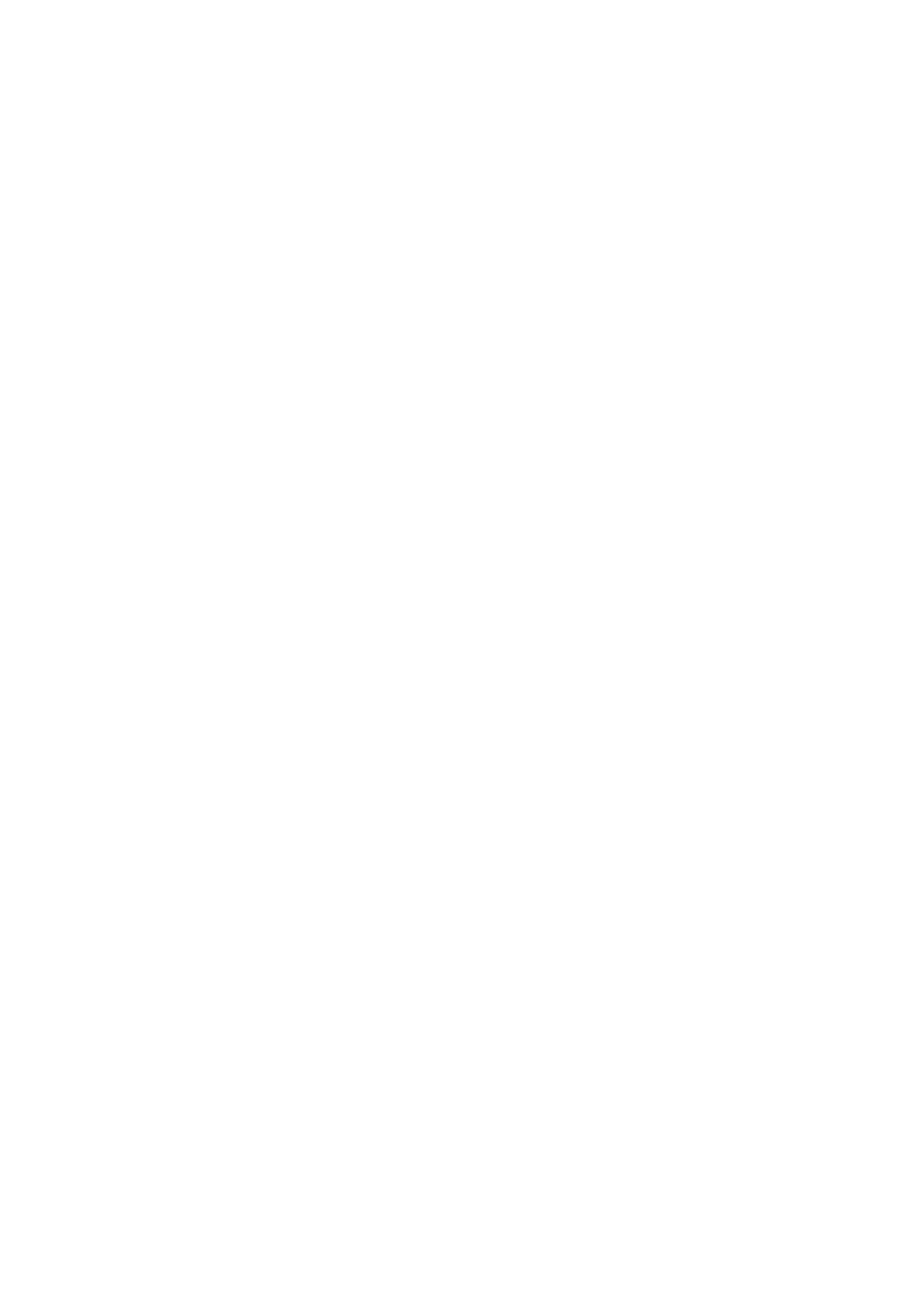## Sources

Australian Bureau of Statistics. 2019. 'Australian Demographic Statistics, Dec 2018.' As of 27 August 2019: [https://www.abs.gov.au/AUSSTATS/abs@.nsf/mf/3101.0.](https://www.abs.gov.au/AUSSTATS/abs@.nsf/mf/3101.0)

Australian Government. 2017. 'Foreign Policy White Paper.' As of 19 September 2019: [https://www.fpwhitepaper.gov.au.](https://www.fpwhitepaper.gov.au) Auswartiges Amt. 2018. 'Organisational Chart'. As of 19 September 2019:

[https://www.auswaertiges-amt.de/blob/215272/a1ca96f7e3349eca0c71707153f4cb76/organigramm-en-data.pdf.](https://www.auswaertiges-amt.de/blob/215272/a1ca96f7e3349eca0c71707153f4cb76/organigramm-en-data.pdf) ———. 2019a. 'History.' As of 19 September 2019: [https://www.auswaertiges-amt.de/en/aamt/geschichte.](https://www.auswaertiges-amt.de/en/aamt/geschichte)

- ———. 2019b. 'Law on the Consular Officers, their Functions and Powers.' As of 19 September 2019: <https://www.auswaertiges-amt.de/blob/232092/835fd523b3d0de7a3e13bd6a851da1b7/konsulargesetz-data.pdf>. ———. 2019c. 'Crisis Response Centre.' As of 19 September 2019:
- [https://www.auswaertiges-amt.de/en/aamt/krisenreaktionszentrum1-node.](https://www.auswaertiges-amt.de/en/aamt/krisenreaktionszentrum1-node)
- Australian Trade and Investment Commission. 2018. 'Program 2.1: Consular and passport services.' As of 20 September 2019: [https://www.austrade.gov.au/AR-201718/part-2-report-performance/program-21-consular-and-passport-services.html.](https://www.austrade.gov.au/AR-201718/part-2-report-performance/program-21-consular-and-passport-services.html)

Bundesministeriums der Justiz und fur Verbrauchershutz und fur Verbraucherschutz sowie des Bundesamts fur Justiz. 2019. 'Gesetz uber die Konsularbeamten, ihre Aufgaben und Befugnisse (Konsulargesetz).' As of 19 September 2019: [http://www.gesetze-im-internet.de/konsg/KonsG.pdf.](http://www.gesetze-im-internet.de/konsg/KonsG.pdf)

Department of Foreign Affairs and Trade [DFA]. 2015. Global Irish: Ireland's Diaspora Policy. As of 17 July 2019: <https://www.dfa.ie/media/globalirish/global-irish-irelands-diaspora-policy.pdf>

- ———. 2017. Statement of Strategy 2017-2020. As of 17 July 2019: <https://www.dfa.ie/media/dfa/alldfawebsitemedia/aboutus/DFAT-Statement-of-Strategy-2017-2020.pdf>
- ———. 2019a. 'Our Strategy and Guiding Principles.' As of 17 July 2019: <https://www.dfa.ie/about-us/what-we-do/our-strategy-and-guiding-principles/>

———. 2019b. TravelWise: Staying safe and informed while travelling abroad, Ireland's Consular Strategy 2019–2022. Dublin, Ireland: Consular Assistance Unit, Department of Foreign Affairs and Trade. As of 17 July 2019: <https://www.dfa.ie/media/dfa/travel/Consular-Strategy-2019-2022.pdf>

———. z.d.a Consular Assistance Charter. As of 8 July 2019:

<https://www.dfa.ie/media/dfa/alldfawebsitemedia/travel/ourservices/Consular-Assistance-Charter.pdf> --. z.d.b Customer Service Charter. As of 8 July 2019:

https://www.dfa.ie/media/dfa/alldfawebsitemedia/aboutus/accountability/Customer-Service-Charter--English-Final.pdf

- Department of Foreign Affairs and Trade [DFAT]. 2016a. 'Development of the Consular Strategy.' As of 18 September 2019: <https://dfat.gov.au/about-us/our-services/consular-services/Documents/consular-strategy-2017-19-issues-paper.pdf>
- ———. 2016b. 'Consular Services.' As of 20 September 2019: [https://dfat.gov.au/about-us/publications/corporate/annual](https://dfat.gov.au/about-us/publications/corporate/annual-reports/annual-report-2014-2015/home/section-2/outcome-2/consular-services/index.html)[reports/annual-report-2014-2015/home/section-2/outcome-2/consular-services/index.html.](https://dfat.gov.au/about-us/publications/corporate/annual-reports/annual-report-2014-2015/home/section-2/outcome-2/consular-services/index.html)
- ———. 2017a. '2017-2018 Corporate Plan.' As of 19 September 2019:
- [https://dfat.gov.au/about-us/publications/Documents/corporate-plan-2017-18.pdf.](https://dfat.gov.au/about-us/publications/Documents/corporate-plan-2017-18.pdf)
- ———. 2017b. 'Consular Strategy 2017-2019.' As of 20 September 2019:

<https://dfat.gov.au/about-us/our-services/consular-services/Pages/consular-strategy-2017-19.aspx> ———. 2017d. 'Annual Report 2017-2018.' As of 20 September 2019:

[https://dfat.gov.au/about-us/publications/corporate/annual-reports/Documents/dfat-annual-report-2017-18.pdf.](https://dfat.gov.au/about-us/publications/corporate/annual-reports/Documents/dfat-annual-report-2017-18.pdf) ———. 2019a. 'Organisational Structure: August 2019.' As of 18 July 2019:

- [https://dfat.gov.au/about-us/department/Documents/dfat-org-chart-executive.pdf.](https://dfat.gov.au/about-us/department/Documents/dfat-org-chart-executive.pdf)
- ———. 2019b. 'Consular State of Play'. As of 18 September 2019:
- [https://dfat.gov.au/about-us/our-services/consular-services/Documents/consular-state-of-play-2017-18.pdf.](https://dfat.gov.au/about-us/our-services/consular-services/Documents/consular-state-of-play-2017-18.pdf)
- ———. 2019c. 'Consular Services Charter.' As of 18 September 2019:

[https://smartraveller.gov.au/services/Pages/consular-services-charter.aspx.](https://smartraveller.gov.au/services/Pages/consular-services-charter.aspx) 

e-Estonia. 2019. 'e-governance.' As of 27 September 2019: <https://e-estonia.com/solutions/e-governance/>

European Commission. 2019. 'Consular protection'. As of 2 July 2019:

[https://ec.europa.eu/info/policies/justice-and-fundamental-rights/eu-citizenship/consular-protection\\_en](https://ec.europa.eu/info/policies/justice-and-fundamental-rights/eu-citizenship/consular-protection_en)

Eurostat 2019. 'Population on 1 January by age group, sex and citizenship.' As of 19 September 2019: [https://appsso.eurostat.ec.europa.eu/nui/submitViewTableAction.do/.](https://appsso.eurostat.ec.europa.eu/nui/submitViewTableAction.do/)

Faulí, C., K. Stewart, F. Porcu, J. Taylor, A. Theben, B. Baruch, F. Folkford, F. Nederveen, A. Devaux & F. Lupiáñez- Villanueva. Binnenkort te verwachten. Study on the benefits and drawbacks of remote voting. Luxembourg: Publications Office of the European Union.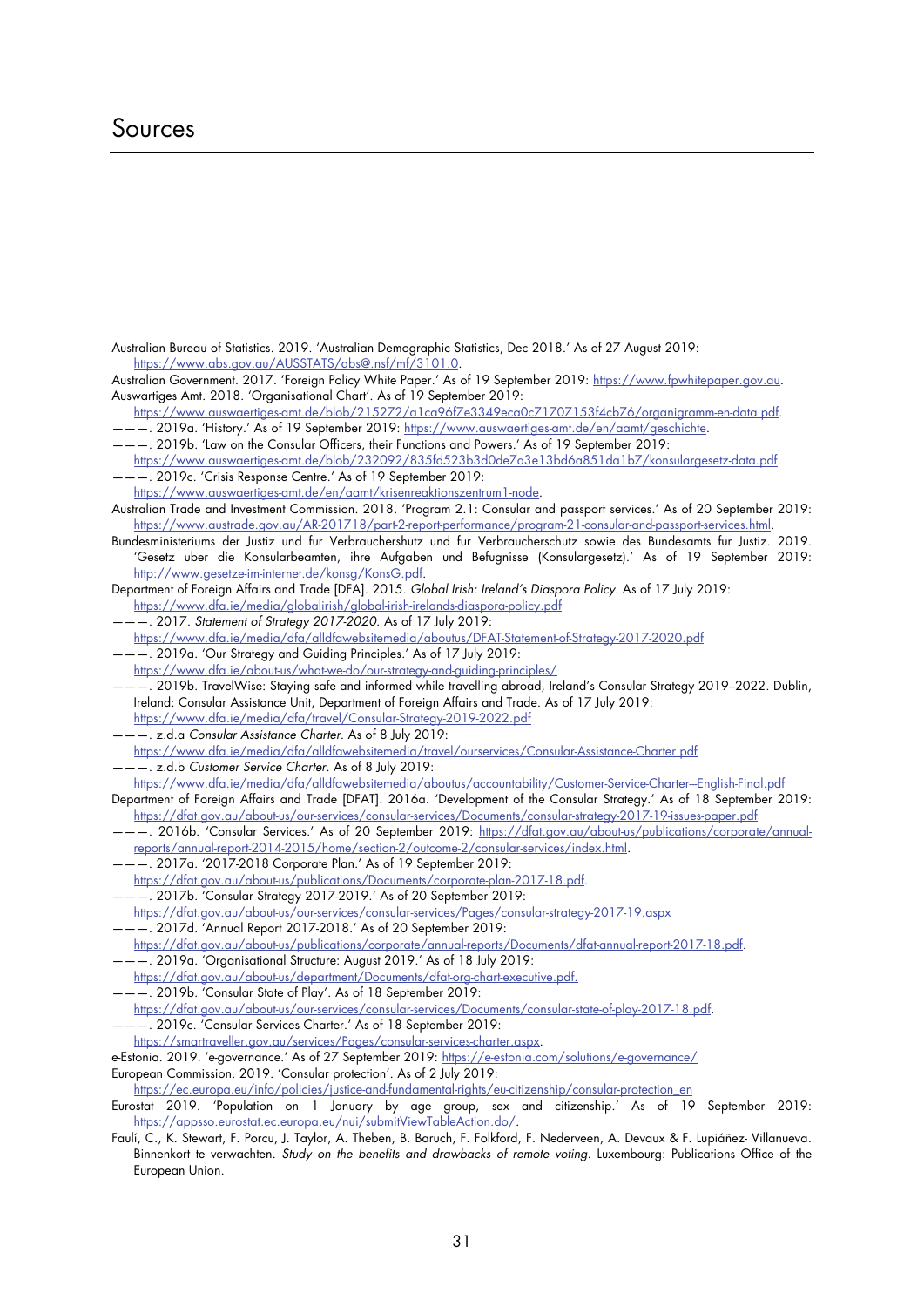- Fernandez Pasarin, Ana Mar. 2016. 'Consulates and Consular Diplomacy.' In The SAGE Handbook of Diplomacy, edited by Costas M. Constantinou, Pauline Kerr and Paul Sharp. SAGE: London.
- Forcese, Craig. 2006. 'The Capacity to Protect: Diplomatic Protection of Dual Nationals in the War of Terror.' The European Journal of International Law 17, pp.269-394.
- Foreign and Commonwealth Office [FCO]. 2014. 'Support for British nationals abroad: A guide.' As of 19 September 2019: [https://assets.publishing.service.gov.uk/government/uploads/system/uploads/attachment\\_data/file/324513/FCO\\_Brits\\_A](https://assets.publishing.service.gov.uk/government/uploads/system/uploads/attachment_data/file/324513/FCO_Brits_Abroad_2014.pdf) broad\_2014.pdf.
- ———. 2018a. 'Annual Report and Accounts 2017-2019.' 5 July 2018. As of 16 September 2019: [https://assets.publishing.service.gov.uk/government/uploads/system/uploads/attachment\\_data/file/722730/FCO1119\\_F](https://assets.publishing.service.gov.uk/government/uploads/system/uploads/attachment_data/file/722730/FCO1119_FCO_Annual_Report_2018_-_ONLINE.PDF) CO\_Annual\_Report\_2018\_-\_ONLINE.PDF.
- ———. 2019a. 'Consular data by country: 2018 (whole year).' 25 February 2019. As of 19 September 2019: https://www.gov.uk/government/uploads/system/uploads/attachment\_data/file/781154/2018\_Annual\_Consular\_MI\_by Country.csv/preview.
- ———. 2019b. 'Foreign and Commonwealth Office single departmental plan.' 27 June 2019. As of 19 September 2019: [https://www.gov.uk/government/publications/foreign-and-commonwealth-office-single-departmental-plan/foreign-and](https://www.gov.uk/government/publications/foreign-and-commonwealth-office-single-departmental-plan/foreign-and-commonwealth-office-single-departmental-plan-2019-20)commonwealth-office-single-departmental-plan-2019-20.
- ———. 2019c. 'About us.' As of 28 August 2019

[https://www.gov.uk/government/organisations/foreign-commonwealth-office/about.](https://www.gov.uk/government/organisations/foreign-commonwealth-office/about)

- ———. 2019d. 'About Foreign and Commonwealth Office travel advice.' As of 20 September 2019: [https://www.gov.uk/guidance/how-the-foreign-commonwealth-office-puts-together-travel-advice#feeds-to-third-parties.](https://www.gov.uk/guidance/how-the-foreign-commonwealth-office-puts-together-travel-advice#feeds-to-third-parties)
- Global Consular Forum (homepage). 2019. As of 21 August 2019: <http://globalconsularforum.com/>.
- ———. 2015. Report: Global Consular Forum 2015. Wilton Park: Global Consular Forum.
- ———. 2016. Seoul Consensus Statement on Consular Cooperation. Seoul: Global Consular Forum.
- ———. 2019. 'Mission & Overview.' As of 21 August 2019: [http://globalconsularforum.com/mission-overview/.](http://globalconsularforum.com/mission-overview/)
- Government of Canada. 2019. 'Canada-Australia Consular Services Sharing Agreement.' As of 20 September 2019: [https://travel.gc.ca/assistance/emergency-info/consular/framework/canada-australia.](https://travel.gc.ca/assistance/emergency-info/consular/framework/canada-australia)
- Government of Ireland. 2018. Global Ireland: Ireland's Global Footprint to 2025. As of 17 July 2019: <https://www.ireland.ie/media/ireland/stories/globaldiaspora/Global-Ireland-in-English.pdf>
- Government of the United Kingdom. 2014. 'Multi-agency practice guidelines: Handling cases of Forced Marriage.' June 2014. As of 20 September 2019:

[https://assets.publishing.service.gov.uk/government/uploads/system/uploads/attachment\\_data/file/322307/HMG\\_MULTI](https://assets.publishing.service.gov.uk/government/uploads/system/uploads/attachment_data/file/322307/HMG_MULTI_AGENCY_PRACTICE_GUIDELINES_v1_180614_FINAL.pdf) AGENCY PRACTICE GUIDELINES v1\_180614\_FINAL.pdf.

- ———. 2019a. 'Foreign and Commonwealth Office (FCO).' As of 19 September 2019: [https://assets.publishing.service.gov.uk/government/uploads/system/uploads/attachment\\_data/file/727665/FCO-SAMP-](https://assets.publishing.service.gov.uk/government/uploads/system/uploads/attachment_data/file/727665/FCO-SAMP-Executive-Summary-v4.pdf)Executive-Summary-v4.pdf.
- ———. 2019b. 'Passport interviews.' As of 20 September 2019:
	- [https://www.passport.service.gov.uk/help/identity-interviews.](https://www.passport.service.gov.uk/help/identity-interviews)
- – . 2019c. 'Forced marriage.' As of 20 September 2019: <u>https://www.gov.uk/guidance/forced-marriage</u>.
- Hamilton, Donna. 2009. 'The Transformation of Consular Affairs: the United States Experience.' In Discussion Papers in Diplomacy, edited by Ingrid d'Hooghe and Ellen Huijigh. The Hague: Clingendael.
- L'Assemblée Nationale. 2014. 'The National Assembly in the French Institutions.' As of 12 September 2019[:http://www2.assemblee-nationale.fr/static/langues/english/National\\_Assembly\\_in\\_the\\_French\\_institutions-2014.pdf](http://www2.assemblee-nationale.fr/static/langues/english/National_Assembly_in_the_French_institutions-2014.pdf)
- L'Assemblée Nationale et le Sénat. 2013. LOI n° 2013-659 du 22 juillet 2013 relative à la représentation des Français établis hors de France, As of 19 September 2019:

<https://www.legifrance.gouv.fr/affichTexte.do?cidTexte=JORFTEXT000027734839&categorieLien=cid>.

- Lee, Luke. 1969. 'Vienna Convention on Consular Relations.' International Conciliation 37: 41-76.
- Legal Information Institute. 2019a. ' 22 CFR § 71.1 Protection of Americans abroad.' Accessed 19 September 2019: [https://www.law.cornell.edu/cfr/text/22/71.1.](https://www.law.cornell.edu/cfr/text/22/71.1)
- ———. 2019b. '22 CFR § 71.6 Services for distressed Americans.' Accessed 19 September 2019: [https://www.law.cornell.edu/cfr/text/22/71.6.](https://www.law.cornell.edu/cfr/text/22/71.6)
- ———. 2019c. 'U.S. Code § 4802. Responsibility of the Secretary of the State. Accessed 20 September 2019: <https://www.law.cornell.edu/uscode/text/22/4802>
- Lowy Institute. 2017. 'Global Diplomacy Index: 2017 country ranking.' As of 19 September 2019: [https://globaldiplomacyindex.lowyinstitute.org/country\\_rank.html.](https://globaldiplomacyindex.lowyinstitute.org/country_rank.html)

Melissen, Jan and Brian Hocking. 2015. Diplomacy in the Digital Age. The Hague: Clingendael.

Ministère de l'Action et des Comptes Publlics. 2018. 'Extrait du Bleu Budgétaire de la mission: Action Extérieure de l'Etat.' 2 October 2018. As of 19 September 2019:

https://www.performance-

[publique.budget.gouv.fr/sites/performance\\_publique/files/farandole/ressources/2019/pap/pdf/DBGPGMPGM151.pdf.](https://www.performance-publique.budget.gouv.fr/sites/performance_publique/files/farandole/ressources/2019/pap/pdf/DBGPGMPGM151.pdf)

Ministère de l'Europe et des Affaires étrangères. 2018a. 'Rapport du gouvernement sur la situation des français établis hors de France.' As of 30 July 2019:

https://www.diplomatie.gouv.fr/IMG/pdf/rapportgouvernement2018\_ok\_cle4bba53.pdf.

———. 2018b. 'Organigramme MEAE.' 7 November 2018. As of 23 September 2019:

https://www.diplomatie.gouv.fr/IMG/pdf/20181107\_organigramme\_meae\_cle43b981.pdf.

Ministerie van Binnenlandse Zaken en Koninkrijksrelaties [BZK]. 2018. 'Reactie op motie Sjoerdsma: digitalisering van consulaire documentverstrekking', Kamerbrief ministers van BZK en BZ, 2018-0000766052, 16 October 2018. As of 2 July 2019: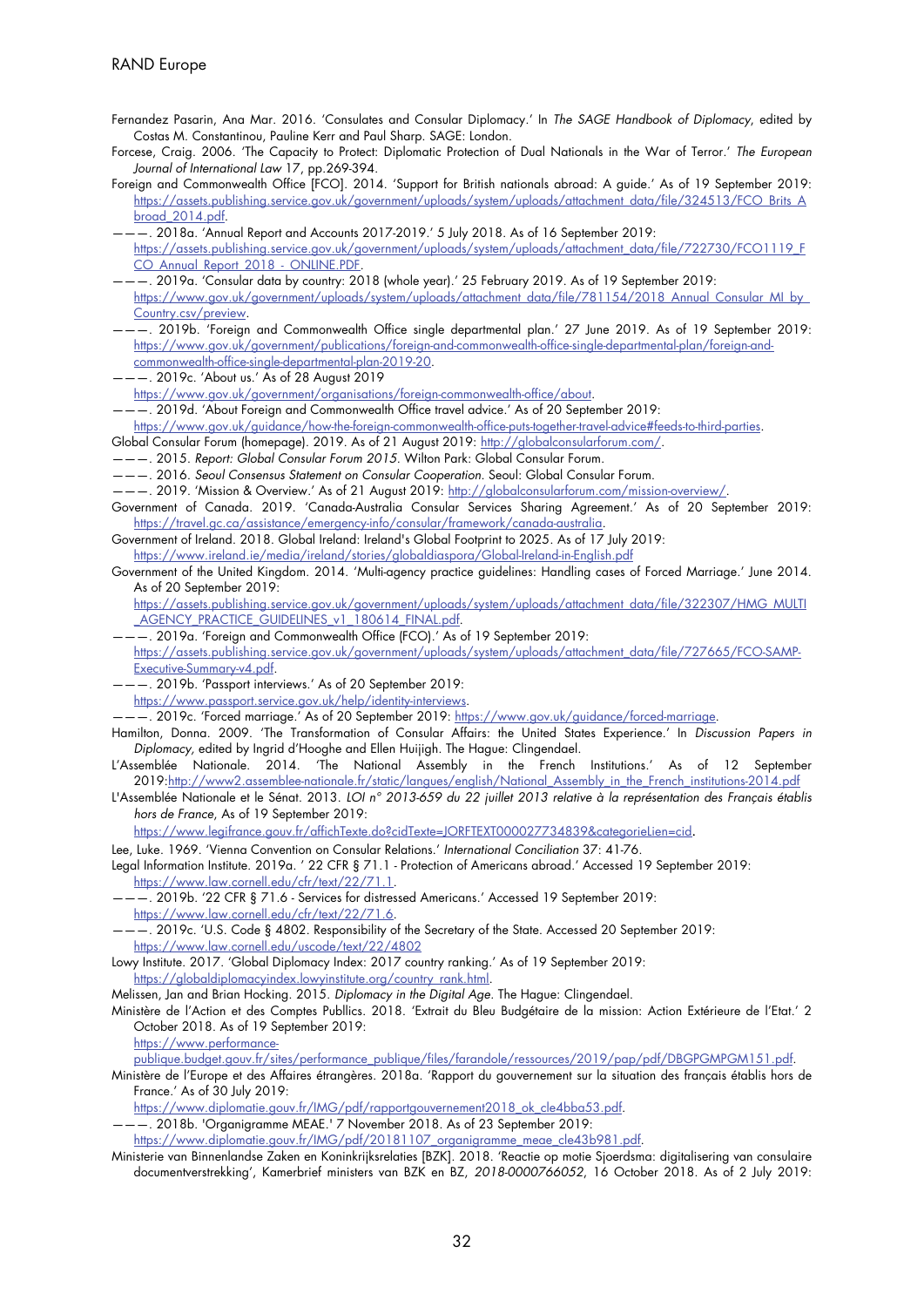[https://www.rijksoverheid.nl/documenten/kamerstukken/2018/10/16/kamerbrief-over-digitalisering-van-consulaire](https://www.rijksoverheid.nl/documenten/kamerstukken/2018/10/16/kamerbrief-over-digitalisering-van-consulaire-documentverstrekking)documentverstrekking.

- Ministerie van Buitenlandse Zaken [BZ]. 2018a. De Staat van het Consulaire: Voor Nederland en Nederlanders Wereldwijd. Editie 2018. Den Haag: Ministerie van Buitenlandse Zaken.
- .<br>- . 2018b. *Kamerbrief 'Uitbreiding en versterking postennet'*. Minister van Buitenlandse Zaken Stef Blok. Den Haag: Bureau Secretaris-Generaal.———. 2019a. De burger centraal? Consulaire dienstverlening in beweging 2011-2018. Den Haag: Ministerie van Buitenlandse Zaken, Directie Internationaal Onderzoek en Beleidsevaluatie (IOB).
- ———. 2019b. De Staat van het Consulaire: Voor Nederland en Nederlanders Wereldwijd. Editie 2019. Den Haag: Ministerie van Buitenlandse Zaken.
- ———. 2019c. 'Beleidsreactie op IOB-evaluatie van DCV'. BZDOC-927126024-34. Minister van Buitenlandse Zaken Stef Blok. Den Haag: Ministerie van Buitenlandse Zaken.
- Ministerie van Financiën. 2019. Rijksbegroting 2019: v Buitenlandse Zaken. Kamerstuk 35 000 V. Den Haag: Ministerie van Financiën.
- Ministry of Foreign Affairs. 2018. Trends in Consular Affairs. The Hague: Ministry of Foreign Affairs.
- OECD. 2019. 'Gross domestic product (GDP).' As of 27 August 2019: [https://data.oecd.org/gdp/gross-domestic-product-gdp.htm.](https://data.oecd.org/gdp/gross-domestic-product-gdp.htm)
- Office for National Statistics. 2019. 'Travel trends: 2018.' As of 19 September 2019:

[https://www.ons.gov.uk/peoplepopulationandcommunity/leisureandtourism/articles/traveltrends/2018.](https://www.ons.gov.uk/peoplepopulationandcommunity/leisureandtourism/articles/traveltrends/2018)

- Oliver, Alex. 2016. 'Travelling responsibly, but further to go: Australia's new consular diplomacy.' Australian Journal of International Affairs 70: 681-694.
- Overheid.nl. 2019. 'Verdrag van Wenen inzake consulaire betrekkingen, Wenen, 24-04-1963'. As of 20 August 2019: <https://wetten.overheid.nl/BWBV0004334/1986-01-16>

Porzio, Giorgio. 2007. 'Consular Assistance and Protection: An EU Perspective.' The Hague Journal of Diplomacy 3.

- Riigi Teataja. 2019a. 'Consular Act.' As of 19 September 2019:
- <https://www.riigiteataja.ee/en/eli/525032019007/consolide>.
- ———. 2019b. 'The Constitution of Estonia.' As of 19 September 2019:
- <https://www.riigiteataja.ee/en/eli/530102013003/consolide>.
- Springall, Drew et al. 2014. 'Security Analysis of the Estonian Internet Voting System.' CCS 3-7, 1-13.
- U.S. Department of State. 2013. 'Bureau of Consular Affairs: Who We Are and What We Do.' As of 19 September 2019: [https://travel.state.gov/content/dam/ca\\_fact\\_sheet.pdf.](https://travel.state.gov/content/dam/ca_fact_sheet.pdf)
- ———. 2014. 'About the Smart Traveler App.' As of 18 September 2019:
	- [https://2009-2017.state.gov/r/pa/ei/rls/dos/165020.htm.](https://2009-2017.state.gov/r/pa/ei/rls/dos/165020.htm)
- ———. 2018. 'Consular Affairs by the Numbers.' As of 19 September 2019:
- [https://travel.state.gov/content/dam/travel/CA%20By%20the%20Numbers%202019\\_Q1.pdf.](https://travel.state.gov/content/dam/travel/CA%20By%20the%20Numbers%202019_Q1.pdf)
- ———. 2019a. 'Bureau of Consular Affairs.' As of 19 September 2019:
- [https://fam.state.gov/fam/01fam/01fam0250.html#X251\\_2.](https://fam.state.gov/fam/01fam/01fam0250.html#X251_2)
- ———. 2019b. 'Foreign Affairs Manual and Handbook.' As of 19 September 2019: <https://fam.state.gov/>.
- ———. 2019c. 'Consular Career Track.' As of 20 September 2019:
- [https://careers.state.gov/work/foreign-service/officer/career-tracks/consular/.](https://careers.state.gov/work/foreign-service/officer/career-tracks/consular/)
- ———. 2019d. 'Consular Fellows Program.' As of 20 September 2019:
- <https://careers.state.gov/work/foreign-service/consular-fellows/>.
- ——. 2019e. 'Mission.' As of 20 September 2019: [https://travel.state.gov/content/travel/en/about-us.html.](https://travel.state.gov/content/travel/en/about-us.html)
- ———. 2019f. 'Traveler Information.' As of 20 September 2019:
- [https://travel.state.gov/content/travel/en/international-travel/before-you-go/travelers-with-special-considerations.html.](https://travel.state.gov/content/travel/en/international-travel/before-you-go/travelers-with-special-considerations.html)
- ———. 2019g. 'Medical evacuation.' As of 20 September 2019:
- [https://fam.state.gov/fam/07fam/07fam0360.html#M360.](https://fam.state.gov/fam/07fam/07fam0360.html#M360)
- ———. 2019h. 'Congressional Budget Justification. Department of State: Diplomatic Engagement.' As of 20 September 2019: [https://www.state.gov/wp-content/uploads/2018/12/One-piece-PDF-of-FY-2019-Department-of-State-Diplomatic-](https://www.state.gov/wp-content/uploads/2018/12/One-piece-PDF-of-FY-2019-Department-of-State-Diplomatic-Engagement-Congressional-Budget-Justification-Appendix-1-.pdf)Engagement-Congressional-Budget-Justification-Appendix-1-.pdf.
- ———. 2019i. 'Bureau of Consular Affairs.' As of 23 September 2019: [https://fam.state.gov/searchapps/viewer?format=html&query=fraud&links=FRAUD&url=/FAM/01FAM/01FAM0250.html#](https://fam.state.gov/searchapps/viewer?format=html&query=fraud&links=FRAUD&url=/FAM/01FAM/01FAM0250.html#M252_2_1) M252\_2\_1.
- U.S. National Travel and Tourism Office. 2019. 'U.S. Citizen Outbound Travel Up Six Percent in 2018.' 2 April 2019. As of 19 September 2019: [https://travel.trade.gov/tinews/archive/tinews2019/20190402.asp.](https://travel.trade.gov/tinews/archive/tinews2019/20190402.asp)
- UK Houses of Parliament. 2010. 'Global Security: UK-U.S. Relations Foreign Affairs Committee. Annex C: Consular Operations in the United States.' As of 20 August 2019:
	- [https://publications.parliament.uk/pa/cm200910/cmselect/cmfaff/114/114we05.htm.](https://publications.parliament.uk/pa/cm200910/cmselect/cmfaff/114/114we05.htm)
- ———. 2014. 'Support for British nationals abroad: the Consular Service Foreign Affairs Committee.' As of 20 September 2019: [https://publications.parliament.uk/pa/cm201415/cmselect/cmfaff/516/51607.htm.](https://publications.parliament.uk/pa/cm201415/cmselect/cmfaff/516/51607.htm)
- ———. 2014b. 'Her Majesty's Passport Office: delays in processing applications Home Affairs Committee.' As of 20 September 2019: [https://publications.parliament.uk/pa/cm201415/cmselect/cmhaff/238/23806.htm#a8.](https://publications.parliament.uk/pa/cm201415/cmselect/cmhaff/238/23806.htm#a8)
- UK National Audit Office. 2005. The Foreign and Commonwealth Office: Consular Services to British Nationals. London.
- ———. 2018. 'Foreign & Commonwealth Office.' As of 19 September 2019: [https://www.nao.org.uk/wp](https://www.nao.org.uk/wp-content/uploads/2018/11/Departmental-Overview-Foreign-and-Commonwealth-Office.pdf#page=10)[content/uploads/2018/11/Departmental-Overview-Foreign-and-Commonwealth-Office.pdf#page=10.](https://www.nao.org.uk/wp-content/uploads/2018/11/Departmental-Overview-Foreign-and-Commonwealth-Office.pdf#page=10)
- YLE. 2008. 'Suomalaisia evakuoidaan Georgiasta.' 1 November 2011. As of 20 September 2019: [https://yle.fi/uutiset/3-5847923.](https://yle.fi/uutiset/3-5847923)
- Valisministeerium. 2007. 'Foreign Service Act.' As of 19 September 2019: